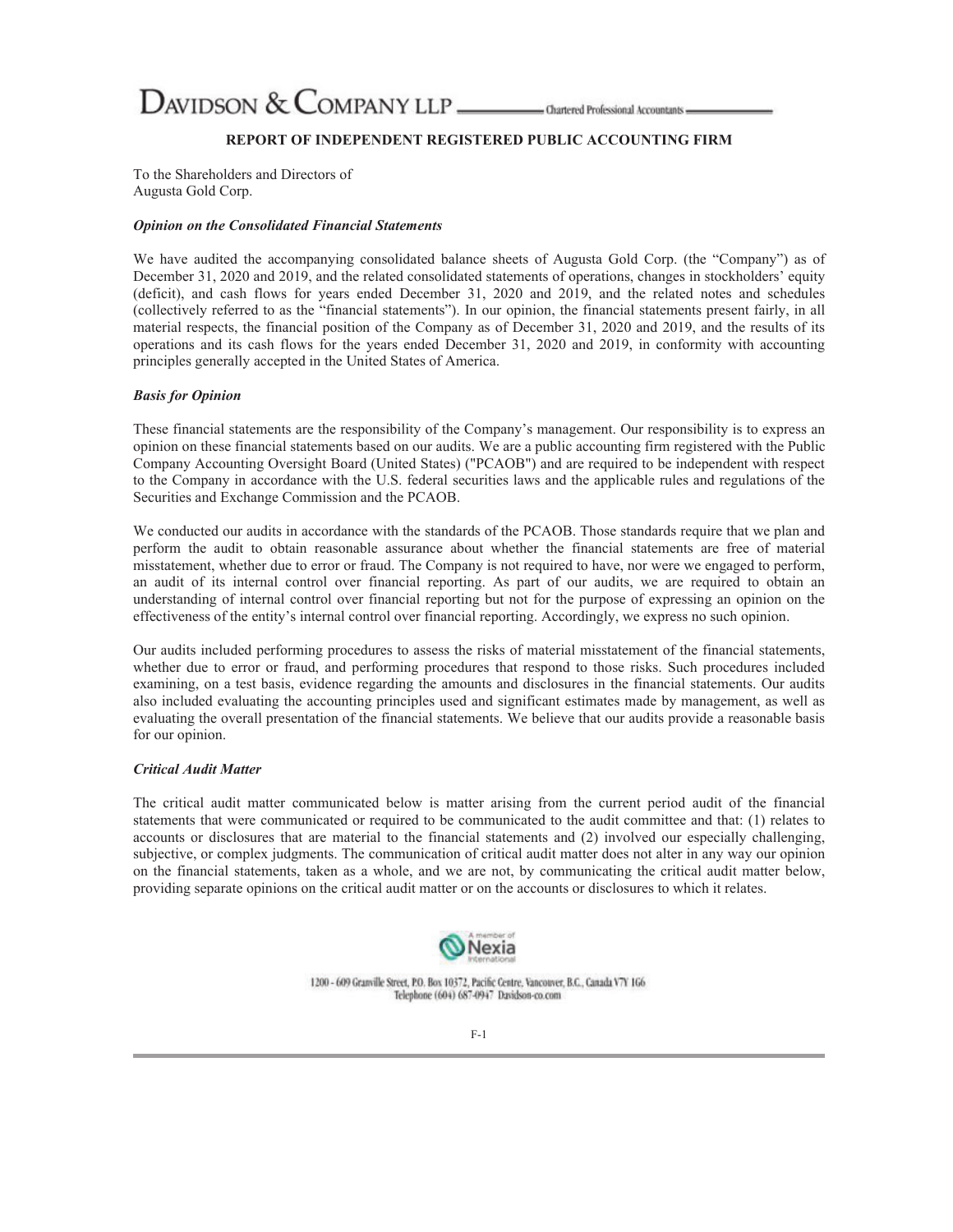## Description of Critical Audit Matter

As described in Note 1 to the consolidated financial statements, the Company's asset retirement obligation ("ARO") totaled \$1,135,700. We considered the Company's ARO a critical audit matter due to high professional judgement by management when assessing this obligation, including the assessment of the nature and extent of future work to be performed, the future cost of performing the rehabilitation work, the timing of when the rehabilitation will take place and economic assumptions such as the discount rate and inflation rates applicable to future cash outflows associated with rehabilitation activities to bring them to their present value .

### How we addressed Critical Audit Matter

We reviewed the Company's calculation of its ARO, and verified the correct valuation of the principal components of the provision in accordance with FASB ASC 410-20. To audit the ARO liability, our procedures included evaluating the methodology used, and testing the significant assumptions in the ARO calculations. We compared assumptions including the credit-adjusted risk-free rate, and inflation rate to current market data. In addition, to assess the estimates of disturbed acreage, timing of reclamation activities and reclamation costs, we verified consistency between timing of reclamation activities and projected mine life, considered the appropriateness of the estimated costs based on mine type, compared anticipated costs to recent reclamation expenditures, and recalculated management's estimate.

We have served as the Company's auditor since 2019.

## **/s/ DAVIDSON & COMPANY LLP**

Vancouver, Canada Chartered Professional Accountants

March 16, 2021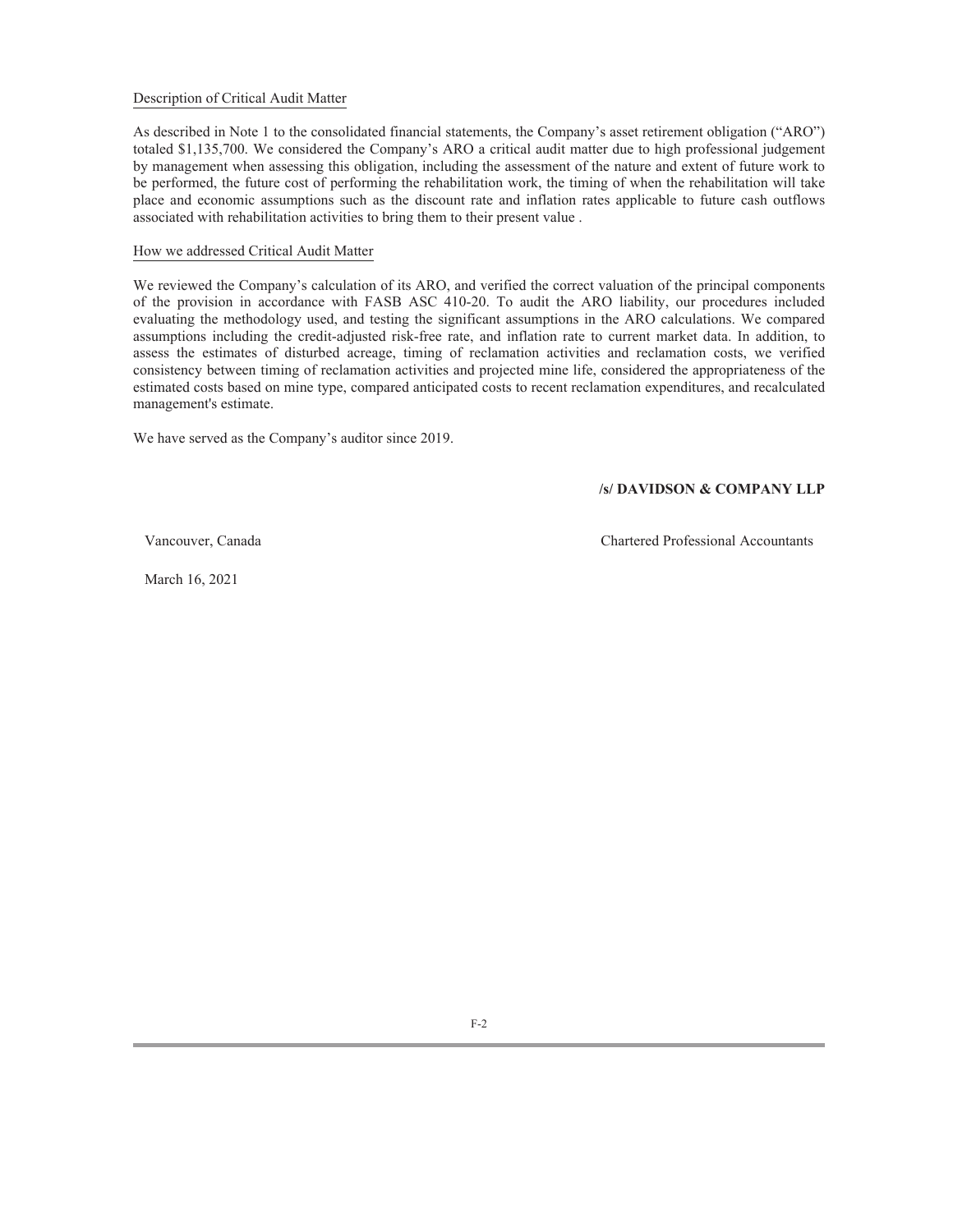# **AUGUSTA GOLD CORP. (Formerly known as Bullfrog Gold Corp.) CONSOLIDATED BALANCE SHEETS DECEMBER 31, 2020 AND DECEMBER 31, 2019**

|                                                                                                                                      | 12/31/20       | 12/31/19     |
|--------------------------------------------------------------------------------------------------------------------------------------|----------------|--------------|
| <b>Assets</b>                                                                                                                        |                |              |
| Current assets                                                                                                                       |                |              |
| Cash                                                                                                                                 | \$14,341,727   | \$44,595     |
| Prepaid expenses                                                                                                                     | 227,140        | 26,042       |
| Deposits                                                                                                                             | 331,989        | 116,783      |
| Total current assets                                                                                                                 | 14,900,856     | 187,420      |
|                                                                                                                                      |                |              |
| Other assets                                                                                                                         |                |              |
| Mineral properties                                                                                                                   | 11,130,976     | 210,425      |
| Equipment                                                                                                                            | 25,625         |              |
| Accumulated depreciation                                                                                                             | (632)          |              |
| Total other assets                                                                                                                   | 11,155,969     | 210,425      |
|                                                                                                                                      |                |              |
| Total assets                                                                                                                         | \$26,056,825   | \$397,845    |
|                                                                                                                                      |                |              |
| Liabilities and Stockholders' Equity (Deficit)                                                                                       |                |              |
| <b>Current liabilities</b>                                                                                                           |                |              |
| Accounts payable                                                                                                                     | \$746,808      | \$21,308     |
| Related party payable                                                                                                                |                | 635,775      |
| Total current liabilities                                                                                                            | 746,808        | 657,083      |
|                                                                                                                                      |                |              |
| Long term liabilities                                                                                                                |                |              |
| Asset retirement obligation                                                                                                          | 1,135,700      |              |
| Warrant liability                                                                                                                    | 21,517,000     |              |
| Total long term liabilities                                                                                                          | 22,652,700     |              |
|                                                                                                                                      |                |              |
| <b>Total liabilities</b>                                                                                                             | 23,399,508     | 657,083      |
|                                                                                                                                      |                |              |
| Stockholders' equity (deficit)*                                                                                                      |                |              |
| Preferred stock, 250,000,000 shares authorized, \$0.0001 par value                                                                   |                |              |
| Preferred stock series A, 5,000,000 shares designated and                                                                            |                |              |
| authorized, \$0.0001 par value; zero issued and outstanding                                                                          |                |              |
| as of 12/31/20 and 12/31/19                                                                                                          |                |              |
| Preferred stock series B, 45,000,000 shares designated and                                                                           |                |              |
| authorized, \$0.0001 par value; 3,093,750 issued and outstanding                                                                     |                |              |
| as of $12/31/20$ and $4,253,472$ issued and outstanding as of $12/31/19$                                                             | 309            | 425          |
| Common stock, 750,000,000 shares authorized, \$0.0001 par value;<br>55,842,715 shares issued and outstanding 12/31/20 and 22,758,993 |                |              |
| shares issued and outstanding as of 12/31/19                                                                                         | 5,584          | 2,276        |
| Additional paid in capital                                                                                                           | 26,276,997     | 11,404,350   |
| Accumulated deficit                                                                                                                  | (23, 625, 573) | (11,666,289) |
| Total stockholders' equity (deficit)                                                                                                 | 2,657,317      | (259, 238)   |
|                                                                                                                                      |                |              |
| Total liabilities and stockholders' equity (deficit)                                                                                 | \$26,056,825   | \$397,845    |
|                                                                                                                                      |                |              |

\*On January 11, 2021 the Company effected a reverse stock split on the basis of one post-split shares for every six pre-split shares

## *See accompanying notes to consolidated financial statements*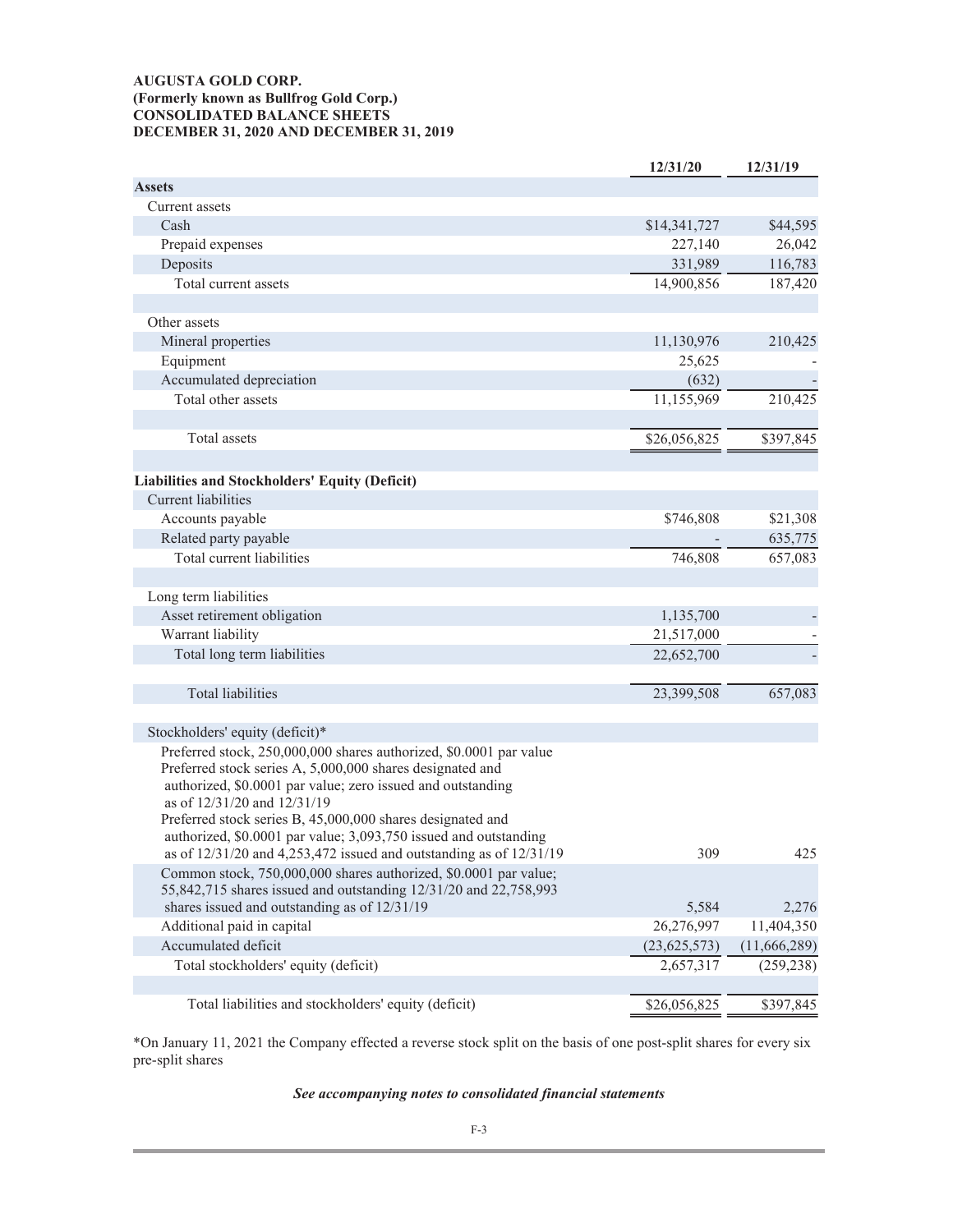## **AUGUSTA GOLD CORP. (Formerly known as Bullfrog Gold Corp.) CONSOLIDATED STATEMENTS OF OPERATIONS FOR THE TWELVE MONTHS ENDED DECEMBER 31, 2020 AND 2019**

|                                                                | <b>Twelve Months Ended</b> |               |
|----------------------------------------------------------------|----------------------------|---------------|
|                                                                | 12/31/20                   | 12/31/19      |
| Operating expenses                                             |                            |               |
| General and administrative                                     | \$1,614,384                | \$1,293,208   |
| Lease expense                                                  | 16,000                     | 16,000        |
| Exploration, evaluation and project expense                    | 1,152,852                  | 215,014       |
| Accretion expense                                              | 5,069                      |               |
| Depreciation expense                                           | 632                        |               |
|                                                                |                            |               |
| Total operating expenses                                       | 2,788,937                  | 1,524,222     |
|                                                                |                            |               |
| Net operating loss                                             | (2,788,937)                | (1,524,222)   |
|                                                                |                            |               |
| Gain on extinguishment of debt                                 | 20,833                     |               |
|                                                                |                            |               |
| Interest expense                                               | (62, 481)                  | (71, 702)     |
| Revaluation of warrant liability                               | (9,668,245)                |               |
| Foreign currency exchange gain                                 | 539,546                    |               |
|                                                                |                            |               |
| Net loss                                                       | \$(11,959,284)             | \$(1,595,924) |
|                                                                |                            |               |
| Weighted average common shares outstanding - basic and diluted | 31,263,305                 | 20,593,964    |
|                                                                |                            |               |
| Loss per common share - basic and diluted                      | \$(0.38)                   | \$(0.08)      |
|                                                                |                            |               |

*See accompanying notes to consolidated financial statements*

F-4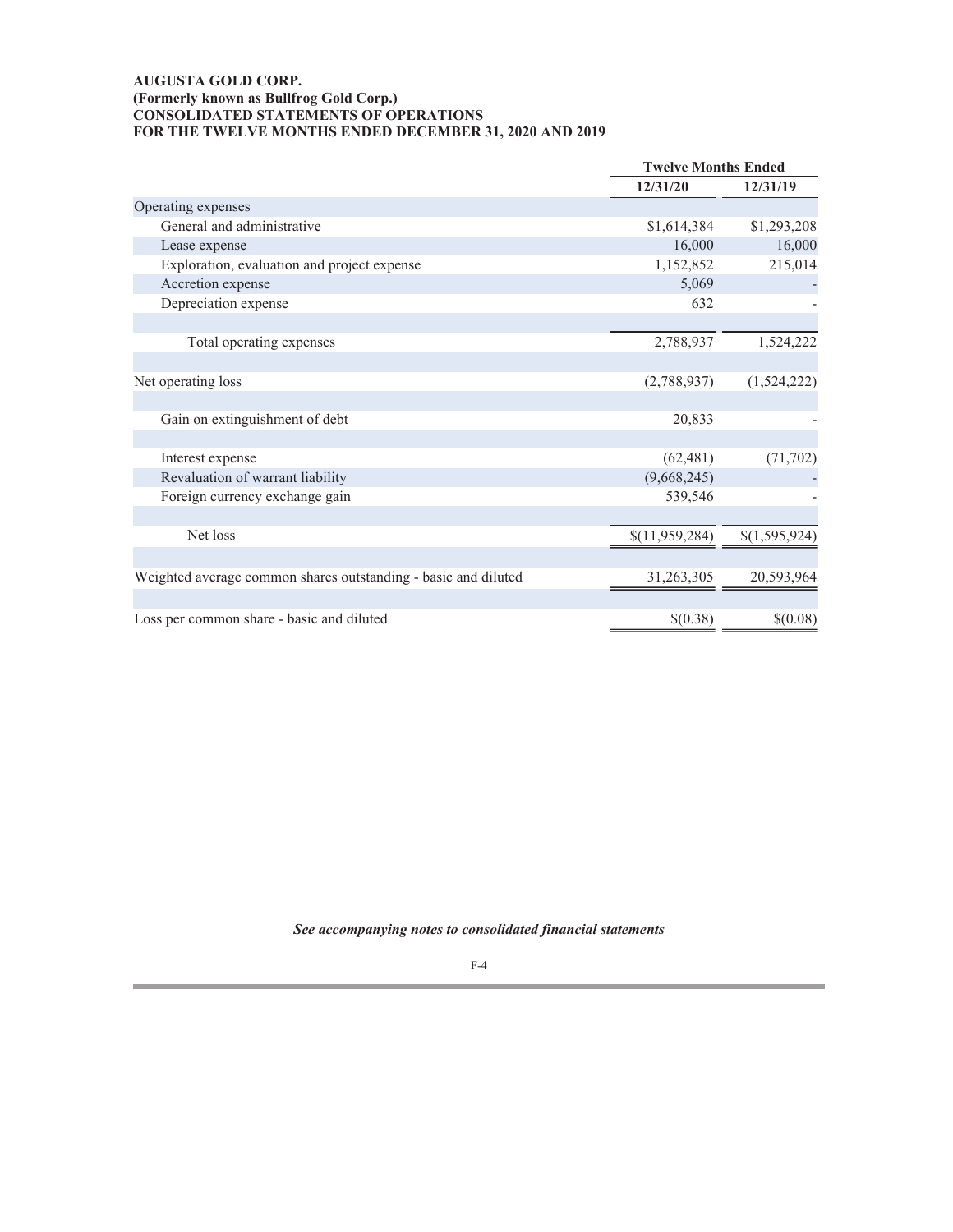AUGUSTA GOLD CORP.<br>(Formerly known as Bullfrog Gold Corp.)<br>CONSOLIDATED STATEMENTS OF STOCKHOLDERS' EQUITY (DEFICIT)<br>FOR THE TWELVE MONTHS ENDED DECEMBER 31, 2020 AND 2019 **CONSOLIDATED STATEMENTS OF STOCKHOLDERS' EQUITY (DEFICIT) FOR THE TWELVE MONTHS ENDED DECEMBER 31, 2020 AND 2019 (Formerly known as Bullfrog Gold Corp.) AUGUSTA GOLD CORP.**

|                                               | Preferred<br><b>Shares</b><br><b>Issued</b><br><b>Stock</b> | Preferred<br><b>Stock</b> | Common<br><b>Shares</b><br><b>Issued</b><br><b>Stock</b> | Common<br><b>Stock</b> | Additional<br>Paid-In<br>Capital | Accumulated<br>Exploration<br>During the<br>Deficit<br>Stage | Stockholders'<br>(Deficit)<br>Equity<br>Total |
|-----------------------------------------------|-------------------------------------------------------------|---------------------------|----------------------------------------------------------|------------------------|----------------------------------|--------------------------------------------------------------|-----------------------------------------------|
| December 31, 2018                             | 5,031,250                                                   | \$503                     | 17,351,183                                               | \$1,735                | \$9,600,228                      | \$(10,070,365)                                               | \$(467,899)                                   |
| Stock-based compensation                      |                                                             |                           | 400,000                                                  | $\overline{40}$        | 335,960                          |                                                              | 336,000                                       |
| Private placement issued                      |                                                             |                           | 3,758,000                                                | 376                    | 1,127,024                        |                                                              | 1,127,400                                     |
| Issuance of common stock for services         |                                                             |                           | 472,032                                                  | 47                     | 341,138                          |                                                              | 341,185                                       |
| Conversion of preferred stock to common stock | (777,778)                                                   | (78)                      | 777,778                                                  | 78                     |                                  |                                                              |                                               |
| Net loss                                      |                                                             |                           |                                                          |                        |                                  | (1,595,924)                                                  | (1,595,924)                                   |
| December 31, 2019                             | 4,253,472                                                   | \$425                     | 22,758,993                                               | \$2,276                | \$11,404,350                     | \$(11,666,289)                                               | \$(259, 238)                                  |
|                                               |                                                             |                           |                                                          |                        |                                  |                                                              |                                               |
| Private placement issued                      |                                                             |                           | 20,897,436                                               | 2,090                  | 18,077,498                       |                                                              | 18,079,588                                    |
| Warrant liability                             |                                                             |                           |                                                          |                        | (11,880,166)                     |                                                              | (11,880,166)                                  |
| Conversion of preferred stock                 | (1, 159, 722)                                               | (116)                     | 1,159,722                                                | 116                    |                                  |                                                              |                                               |
| Stock options issued                          |                                                             |                           |                                                          |                        | 121,896                          |                                                              | 121,896                                       |
| Stock-based compensation                      |                                                             |                           | 333,333                                                  | 33                     | 364,967                          |                                                              | 365,000                                       |
| Conversion of warrants                        |                                                             |                           | 781,564                                                  | 78                     | 548,227                          |                                                              | 548,305                                       |
| Conversion of options                         |                                                             |                           | 811,667                                                  | $\approx$              | 399,169                          |                                                              | 399,250                                       |
| Transaction fee                               |                                                             |                           |                                                          |                        | (1,100,914)                      |                                                              | (1,100,914)                                   |
| <b>Bullfrog Mines acquisition</b>             |                                                             |                           | 9,100,000                                                | 910                    | 8,341,970                        |                                                              | 8,342,880                                     |
| Net loss                                      |                                                             |                           |                                                          |                        |                                  | (11, 959, 284)                                               | (11,959,284)                                  |
| December 31, 2020                             | 3,093,750                                                   | \$309                     | 55,842,715                                               | \$5,584                | \$26,276,997                     | \$(23,625,573)                                               | \$2,657,317                                   |
|                                               |                                                             |                           |                                                          |                        |                                  |                                                              |                                               |

See accompanying notes to consolidated financial statements *See accompanying notes to consolidated financial statements*

F-5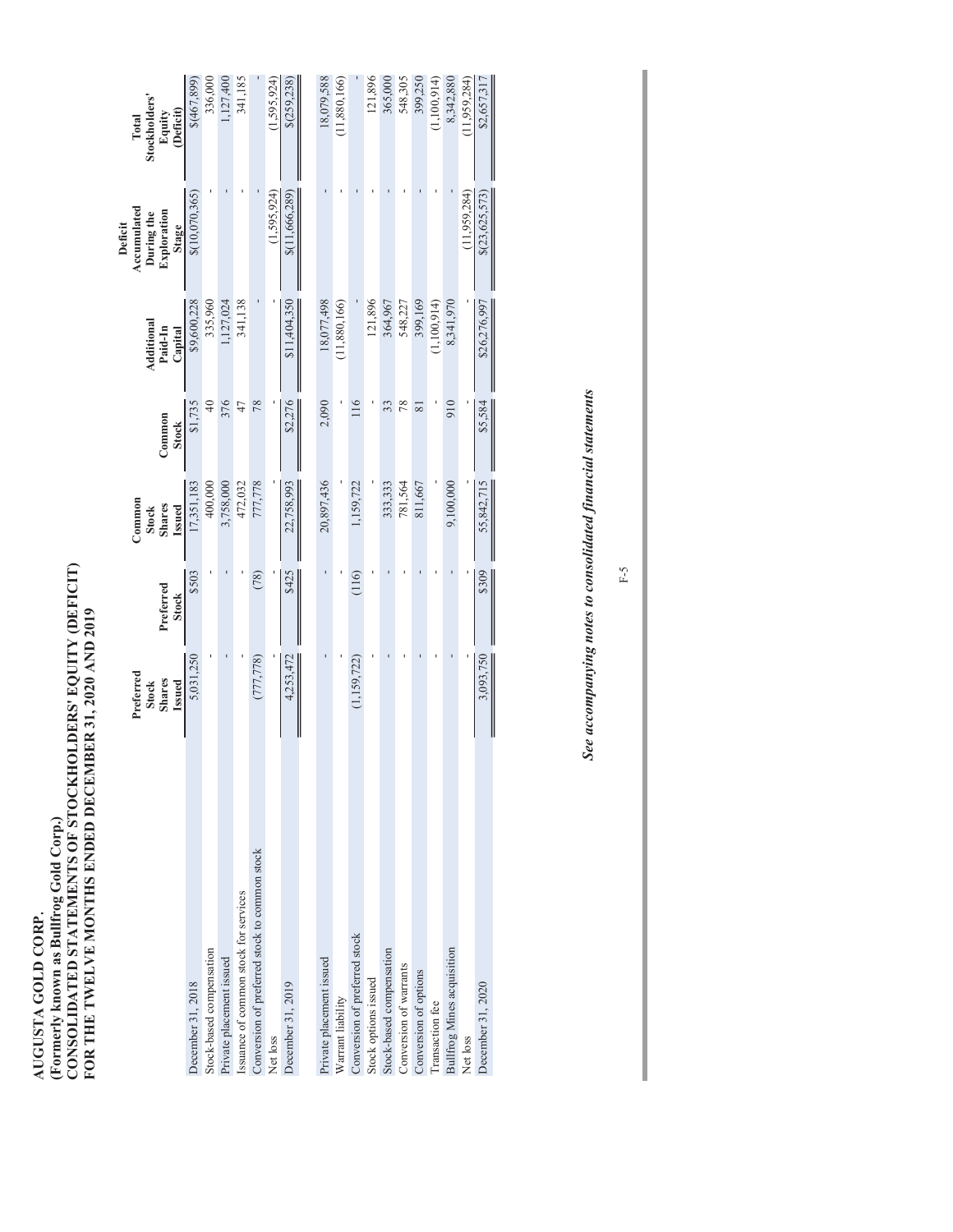# **AUGUSTA GOLD CORP. (Formerly known as Bullfrog Gold Corp.) CONSOLIDATED STATEMENTS OF CASH FLOWS** FOR THE TWELVE MONTHS ENDED DECEMBER 31, 2020 AND 2019

|                                                                                 | <b>Twelve Months Ended</b> |               |
|---------------------------------------------------------------------------------|----------------------------|---------------|
|                                                                                 | 12/31/20                   | 12/31/19      |
| Cash flows from operating activities                                            |                            |               |
| Net loss                                                                        | \$(11,959,284)             | \$(1,595,924) |
| Adjustments to reconcile net loss to net cash used in operating activities      |                            |               |
| Gain on extinguishment of debt                                                  | (20, 833)                  |               |
| Accretion expense                                                               | 5,069                      |               |
| Depreciation expense                                                            | 632                        |               |
| Revaluation of warrant liability                                                | 9,668,245                  |               |
| Stock options issued for services                                               | 121,896                    |               |
| Stock issued for services                                                       | 365,000                    | 677,185       |
| Change in operating assets and liabilities:                                     |                            |               |
| Prepaid expenses                                                                | (201,098)                  | (137, 383)    |
| Deposits                                                                        | (215,206)                  |               |
| Accounts payable                                                                | 725,500                    | 10,357        |
| Related party payable                                                           | (635, 775)                 | 57,011        |
|                                                                                 |                            |               |
| Net cash used in operating activities                                           | (2,145,854)                | (988, 754)    |
|                                                                                 |                            |               |
| Cash flows from investing activity                                              |                            |               |
| Acquisition of mineral properties                                               | (1,447,039)                | (20,000)      |
| Acquisition of equipment                                                        | (25, 625)                  |               |
|                                                                                 |                            |               |
| Net cash used in investing activities                                           | (1,472,664)                | (20,000)      |
|                                                                                 |                            |               |
| Cash flows from financing activities                                            |                            |               |
| Proceeds from private placement of stock                                        | 16,978,673                 | 432,400       |
| Proceeds from paycheck protection program                                       | 20,833                     |               |
| Proceeds from conversion of options                                             | 399,250                    |               |
| Proceeds from conversion of warrants                                            | 516,894                    |               |
|                                                                                 |                            |               |
|                                                                                 |                            |               |
| Net cash provided by financing activities                                       | 17,915,650                 | 432,400       |
|                                                                                 |                            |               |
| Net increase (decrease) in cash                                                 | 14,297,132                 | (576, 354)    |
|                                                                                 |                            |               |
| Cash, beginning of year                                                         | 44,595                     | 620,949       |
|                                                                                 |                            |               |
| Cash, end of year                                                               | \$14,341,727               | \$44,595      |
|                                                                                 |                            |               |
| Noncash investing and financing activities                                      |                            |               |
| Stock issued for acquisition of mineral properties                              | \$8,342,880                |               |
| Incurrence of asset retirement obligation                                       | \$1,130,632                |               |
| Conversion of preferred stock                                                   | \$116                      |               |
| Exploration and evaluation cost in accounts payable                             | \$20,000                   |               |
|                                                                                 |                            |               |
| Conversion of warrant liability to share capital upon conversion<br>of warrants | \$31,411                   |               |
| Warrant liability from units placement                                          | \$11,880,166               |               |

# *See accompanying notes to consolidated financial statements*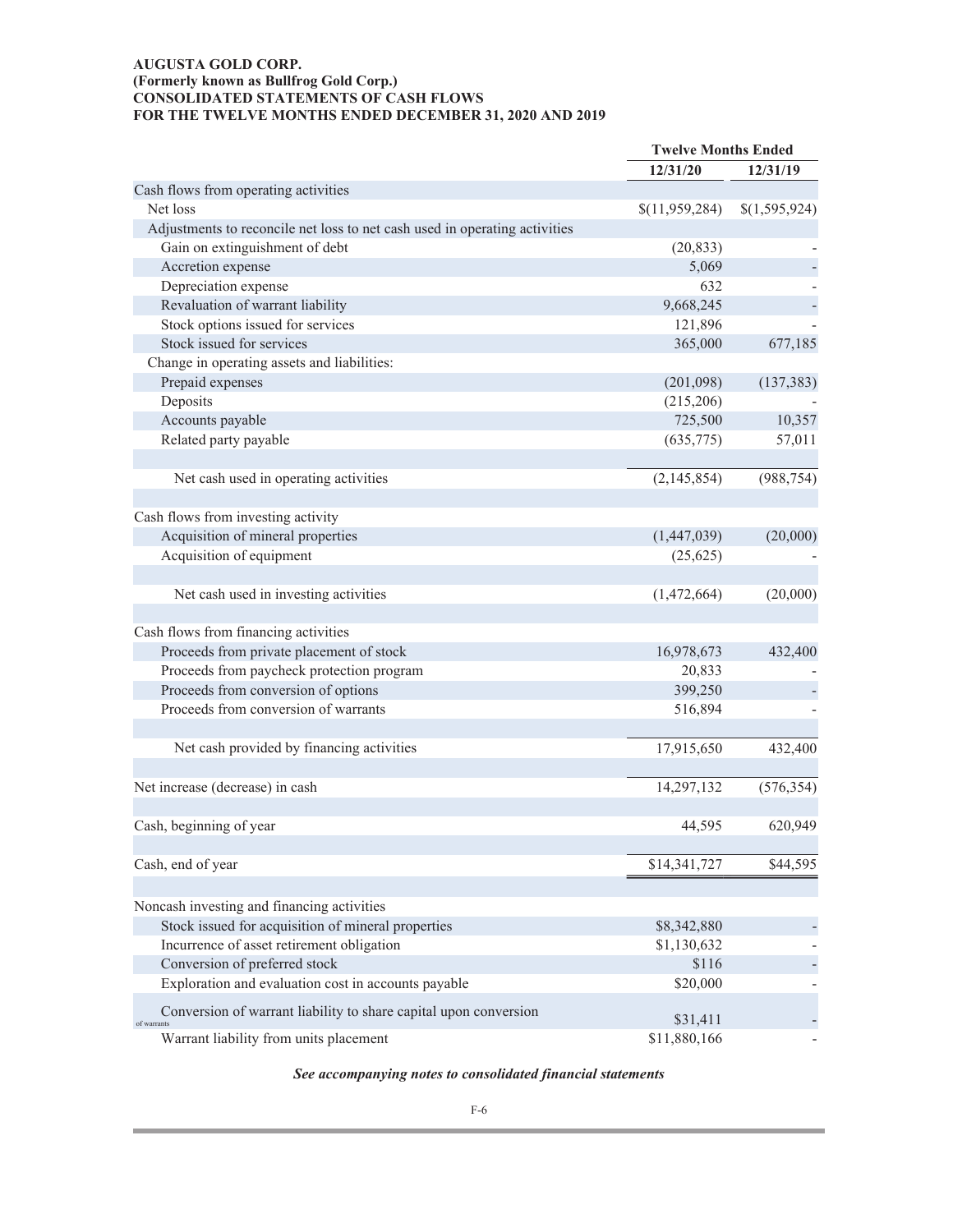## **AUGUSTA GOLD CORP. (Formerly known as Bullfrog Gold Corp.) NOTES TO CONSOLIDATED FINANCIAL STATEMENTS**

## **NOTE 1 - NATURE OF BUSINESS AND SUMMARY OF SIGNIFICANT ACCOUNTING POLICIES**

### **Nature of Business**

Augusta Gold Corp. (formerly known as Bullfrog Gold Corp., the "Company") is a junior exploration company engaged in the acquisition and exploration of properties that may contain gold, silver, and other metals in the United States. The Company's target properties are those that have been the subject of historical exploration. The Company owns, controls or has acquired mineral rights on Federal patented and unpatented mining claims in the state of Nevada for the purpose of exploration and potential development of gold, silver, and other metals on a total of approximately 7,800 acres. The Company plans to review opportunities and acquire additional mineral properties with current or historic precious and base metal mineralization with meaningful exploration potential.

The Company's properties do not have any reserves. The Company plans to conduct exploration programs on these properties with the objective of ascertaining whether any of its properties contain economic concentrations of precious and base metals that are prospective for mining.

### **Principles of Consolidation**

The consolidated financial statements include the accounts of Augusta Gold Corp. and its wholly owned subsidiaries, Standard Gold Corp. ("Standard Gold"), Bullfrog Mines LLC ("Bullfrog Mines") and Rocky Mountain Minerals Corp. ("Rocky Mountain Minerals" or "RMM"). All significant inter-entity balances and transactions have been eliminated in consolidation.

## **Cash, Cash Equivalents and Concentration**

The Company considers all highly liquid investments with a maturity of three months or less when acquired to be cash equivalents. The Company places its cash with high credit quality financial institutions in the United States and Canada. On December 31, 2020, the Company's cash balance was \$14,341,727. To reduce its risk associated with the failure of such financial institution, the Company will evaluate at least annually the rating of the financial institution in which it holds deposits.

#### **Use of Estimates**

The preparation of financial statements in conformity with accounting principles generally accepted in the United States of America requires management to make estimates and assumptions that affect the reported amounts of assets and liabilities and disclosure of contingent assets and liabilities at the date of the financial statements and the reported amounts of revenues and expenses during the reporting period. Actual results could differ from those estimates. Estimates have been made for share based compensation, asset retirement obligation, warrant liability and whether acquisition of Bullfrog Mines constituted an asset acquisition or business combination.

## **Foreign Currency Translation**

The Company is exposed to currency risk on transactions and balances in currencies other than the functional currency. The Company has not entered into any contracts to manage foreign exchange risk.

The functional currency of the Company is the US dollar; therefore, the Company is exposed to currency risk from financial assets and liabilities denominated in Canadian dollars.

#### **Government Assistance**

On June 11, 2020, the Company was granted a loan (the "PPP Loan") for \$20,833 pursuant to the Paycheck Protection Program established as part of the Coronavirus Aid, Relief and Economic Security Act ("CARES Act") in the United States. The PPP Loan, which was in the form of a Note dated June 11, 2020 matures June 11, 2025 and bears interest at a rate of 1.00% per annum, payable monthly commencing on November 11, 2021. The PPP Loan may be prepaid at any time prior to maturity with no prepayment penalties. The PPP Loan and accrued interest are forgivable after twenty-four weeks as long as the borrower uses the proceeds for eligible purposes, including payroll, benefits, rent and utilities, and maintains its payroll levels. The Company intends to use the entire PPP Loan amount for eligible purposes. The PPP loan was forgiven as of December 31, 2020.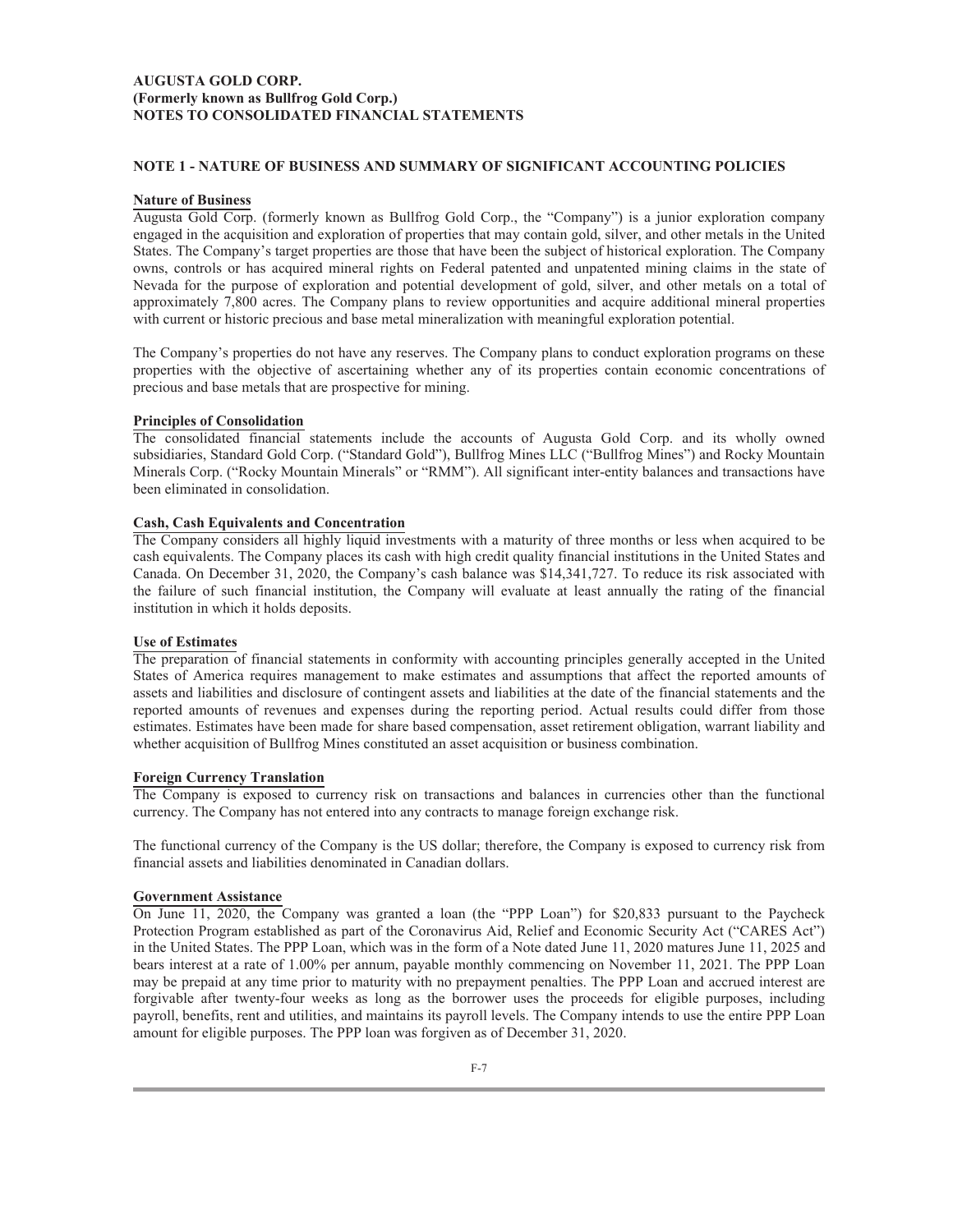## **Leases**

In 2016, the Financial Accounting Standards Board (FASB) issued ASU 2016-02, Leases (Topic 842), for reporting leases, which requires an entity that is a lessee to classify leases as either finance or operating and to recognize a lease liability and a right-of-use asset for all leases that have a term of greater than 12 months. Leases of 12 months or less will be accounted for similar to existing guidance for operating leases.

## **Mineral Property Acquisition and Exploration Costs**

Mineral property exploration costs are expensed as incurred until economic reserves are quantified. To date, the Company has not established any proven or probable reserves on its mineral properties. Costs of lease, exploration, carrying and retaining unproven mineral lease properties are expensed as incurred. The Company has chosen to expense all mineral exploration costs as incurred given that it is still in the exploration stage. Once the Company has identified proven and probable reserves in its investigation of its properties and upon development of a plan for operating a mine, it would enter the development stage and capitalize future costs until production is established. When a property reaches the production stage, the related capitalized costs will be amortized over the estimated life of the probable-proven reserves. When the Company has capitalized mineral properties, these properties will be periodically assessed for impairment of value and any diminution in value. To date, the Company has not established the commercial feasibility of any exploration prospects; therefore, all exploration costs are being expensed. Costs of property and equipment acquisitions are being capitalized.

The Company is required to reclaim the property at the Bullfrog Project at the end of its useful life. In accordance with FASB ASC 410-20, Asset Retirement and Environmental Obligations, the Company recognized the fair value of a liability for an ARO in the amount of \$1,135,700.

| Balance, October 26, 2020  | 1,130,631 |
|----------------------------|-----------|
| Accretion                  | 5.069     |
| Change in estimates        |           |
| Balance, December 31, 2020 | 1,135,700 |

Although the ultimate amounts for future site reclamation and remediation are uncertain, the best estimate of these obligations was based on information available, including current legislation, third-party estimates, and management estimates. The amounts and timing of the mine closure obligations will vary depending on several factors including future operations and the ultimate life of the mine, future economic conditions, and changes in applicable environmental regulations.

At December 31, 2020 the estimated future cash flows have been determined using real cash flows and discounted using a real rate of 2.54% and a total undiscounted amount for the estimated future cash flows is \$1,259,690.

#### **Fair Value of Financial Instruments**

Fair value is defined as the exchange price that would be received for an asset or paid to transfer a liability (an exit price) in the principal or most advantageous market for the asset or liability in an orderly transaction between market participants on the measurement date. There are three levels of inputs that may be used to measure fair value:

Level 1 - Valuation based on quoted market prices in active markets for identical assets and liabilities.

Level 2 - Valuation based on quoted market prices for similar assets and liabilities in active markets.

Level 3 - Valuation based on unobservable inputs that are supported by little or no market activity, therefore requiring management's best estimate of what market participants would use as fair value.

The fair value of cash, receivables and accounts payable approximates their carrying values due to their short term to maturity. The warrant liabilities are measured using level 3 inputs (Note 4).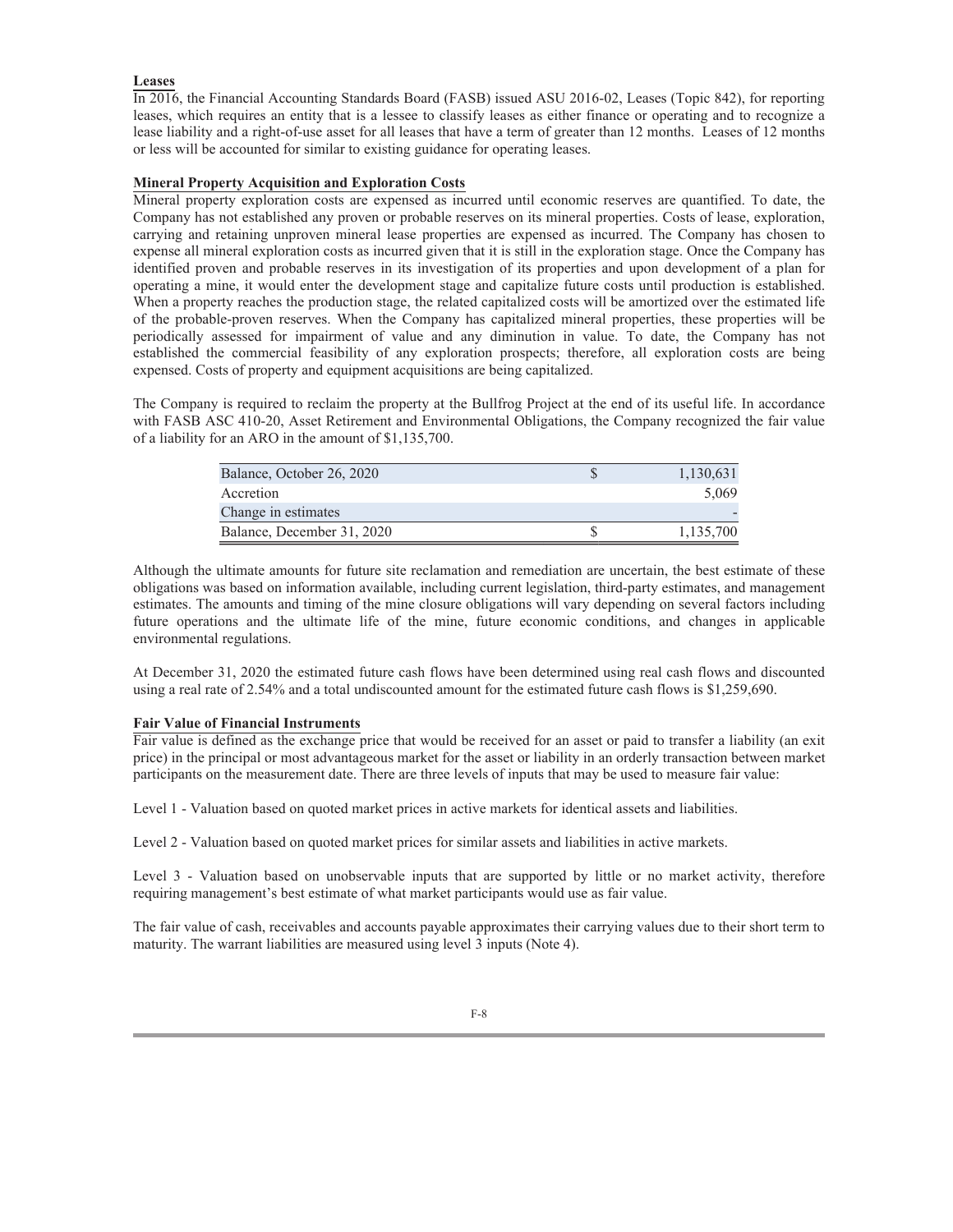#### **Income Taxes**

Income taxes are accounted for under the asset and liability method in accordance with ASC 740, "Income Taxes". Deferred tax assets and liabilities are recognized for the future tax consequences attributable to differences between the financial carrying amounts of existing assets and liabilities and their respective tax bases as well as operating loss and tax credit carry forwards. Deferred tax assets and liabilities are measured using enacted tax rates expected to apply to taxable income in the periods in which those temporary differences are expected to be recovered or settled. The effect on deferred tax assets and liabilities of a change in tax rates is recognized in income in the period that includes the enactment date. Deferred tax assets are reduced by a valuation allowance to the extent that the recoverability of the asset is unlikely to be recognized.

The Company reports a liability, if any, for unrecognized tax benefits resulting from uncertain tax positions taken, or expected to be taken, in an income tax return. The Company has elected to classify interest and penalties related to unrecognized income tax benefits, if and when required, as part of income tax expense in the statement of operations. No liability has been recorded for uncertain income tax positions, or related interest or penalties as of December 31, 2020 and December 31, 2019. The periods ended December 31, 2020, 2019, 2018, 2017 and 2016 are open to examination by taxing authorities.

#### **Long Lived Assets**

The Company assesses the impairment of long-lived assets whenever events or changes in circumstances indicate that the carrying value may not be recoverable. When the Company determines that the carrying value of long-lived assets may not be recoverable based upon the existence of one or more indicators of impairment and the carrying value of the asset cannot be recovered from projected undiscounted cash flows, the Company records an impairment charge. The Company measures any impairment based on a projected discounted cash flow method using a discount rate determined by management to be commensurate with the risk inherent in the current business model. Significant management judgment is required in determining whether an indicator of impairment exists and in projecting cash flows.

### **Preferred Stock**

The Company accounts for its preferred stock under the provisions of the ASC on Distinguishing Liabilities from Equity, which sets forth the standards for how an issuer classifies and measures certain financial instruments with characteristics of both liabilities and equity. This standard requires an issuer to classify a financial instrument that is within the scope of the standard as a liability if such financial instrument embodies an unconditional obligation to redeem the instrument at a specified date and/or upon an event certain to occur. The Company has determined that its preferred stock does not meet the criteria requiring liability classification as its obligation to redeem these instruments is not based on an event certain to occur. Future changes in the certainty of the Company's obligation to redeem these instruments could result in a change in classification.

### **Stock-Based Compensation**

Stock-based compensation is accounted for based on the requirements of the Share-Based Payment Topic of ASC 718 which requires recognition in the consolidated financial statements of the cost of employee and director services received in exchange for an award of equity instruments over the period the employee or director is required to perform the services in exchange for the award (presumptively, the vesting period). This ASC also requires measurement of the cost of employee and director services received in exchange for an award based on the grantdate fair value of the award.

The estimated fair value of each stock option as of the date of grant was calculated using the Black-Scholes pricing model. The Company estimates the volatility of its common stock at the date of grant based on Company stock price history. The Company determines the expected life based on the simplified method given that its own historical share option exercise experience does not provide a reasonable basis for estimating expected term. The Company uses the risk-free interest rate on the implied yield currently available on U.S. Treasury issues with an equivalent remaining term approximately equal to the expected life of the award. The Company has never paid any cash dividends on its common stock and does not anticipate paying any cash dividends in the foreseeable future. The shares of common stock subject to the stock-based compensation plan shall consist of unissued shares, treasury shares or previously issued shares held by any subsidiary of the Company, and such number of shares of common stock are reserved for such purpose.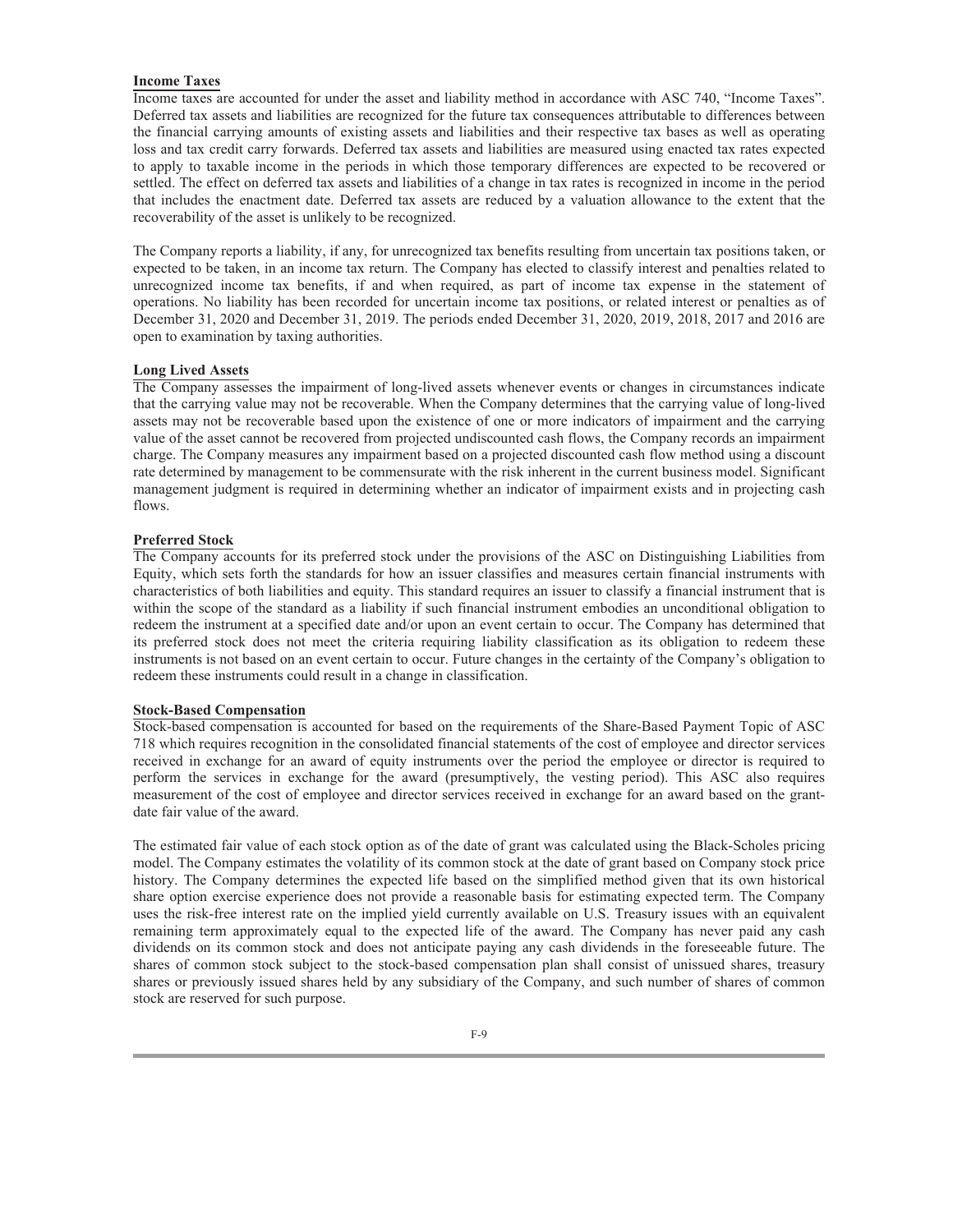### **Derivative Financial Instruments**

The Company accounts for derivative instruments in accordance with Financial Accounting Standards Board ("FASB") ASC 815, Derivatives and Hedging ("ASC 815"), which requires additional disclosures about the Company's objectives and strategies for using derivative instruments, how the derivative instruments and related hedged items are accounted for, and how the derivative instruments and related hedging items affect the financial statements. The Company does not use derivative instruments to hedge exposures to cash flow, market, or foreign currency risk. Terms of convertible debt and equity instruments are reviewed to determine whether or not they contain embedded derivative instruments that are required under ASC 815 to be accounted for separately from the host contract and recorded on the balance sheet at fair value. The fair value of derivative liabilities, if any, is required to be revalued at each reporting date, with corresponding changes in fair value recorded in current period operating results. Pursuant to ASC 815, an evaluation of specifically identified conditions is made to determine whether the fair value of warrants issued is required to be classified as equity or as a derivative liability.

Certain warrants are treated as derivative financial liabilities. The estimated fair value, based on the Black-Scholes model, is adjusted on a quarterly basis with gains or losses recognized in the statement of loss and comprehensive loss. The Black-Scholes model is based on significant assumptions such as volatility, dividend yield, expected term and liquidity discounts.

### **Net Loss per Common Share**

The Company incurred net losses during the twelve months ended December 31, 2020 and 2019. As such, the Company excluded the following from computation as the effect would be anti-dilutive:

|                 | 12/31/20   | 12/31/19  |
|-----------------|------------|-----------|
| Stock options   | 913.333    | 1,583,333 |
| Warrants        | 31,665,279 | 3,579,000 |
| Preferred stock | 3,093,750  | 4,253,472 |

## **Risks and Uncertainties**

Since the formation of the Company, it has not generated any revenues. As an early stage company, the Company is subject to all the risks inherent in the initial organization, financing, expenditures, complications and delays inherent in a new business. Our business is dependent upon the implementation of our business plan. There can be no assurance that our efforts will be successful or that we will ultimately be able to generate revenue or attain profitability.

Natural resource exploration, and exploring for gold, is a business that by its nature is very speculative. There is a strong possibility that we will not discover gold or any other mineralization which can be mined or extracted at a profit. Even if we do discover gold or other deposits, the deposit may not be of the quality or size necessary for us or a potential purchaser of the property to make a profit from mining it. Few properties that are explored are ultimately developed into producing mines. Unusual or unexpected geological formations, geological formation pressures, fires, power outages, labor disruptions, flooding, explosions, cave-ins, landslides and the inability to obtain suitable or adequate machinery, equipment or labor are just some of the many risks involved in mineral exploration programs and the subsequent development of gold deposits.

The Company business is exploring for gold and other minerals. In the event that the Company discovers commercially exploitable gold or other deposits, revenue from such discoveries will not be generated unless the gold or other minerals are actually mined.

Mining operations in the United States are subject to many different federal, state, and local laws and regulations, including stringent environmental, health and safety laws. In the event operational responsibility is assumed for mining our properties, the Company may be unable to comply with current or future laws and regulations, which can change at any time. Changes to these laws may adversely affect any of the Company potential mining operations. Moreover, compliance with such laws may cause substantial delays and require capital outlays greater than those the Company anticipate, adversely affecting any potential mining operations. Future mining operations, if any, may also be subject to liability for pollution or other environmental damage. The Company may choose to not be insured against this risk because of high insurance costs or other reasons.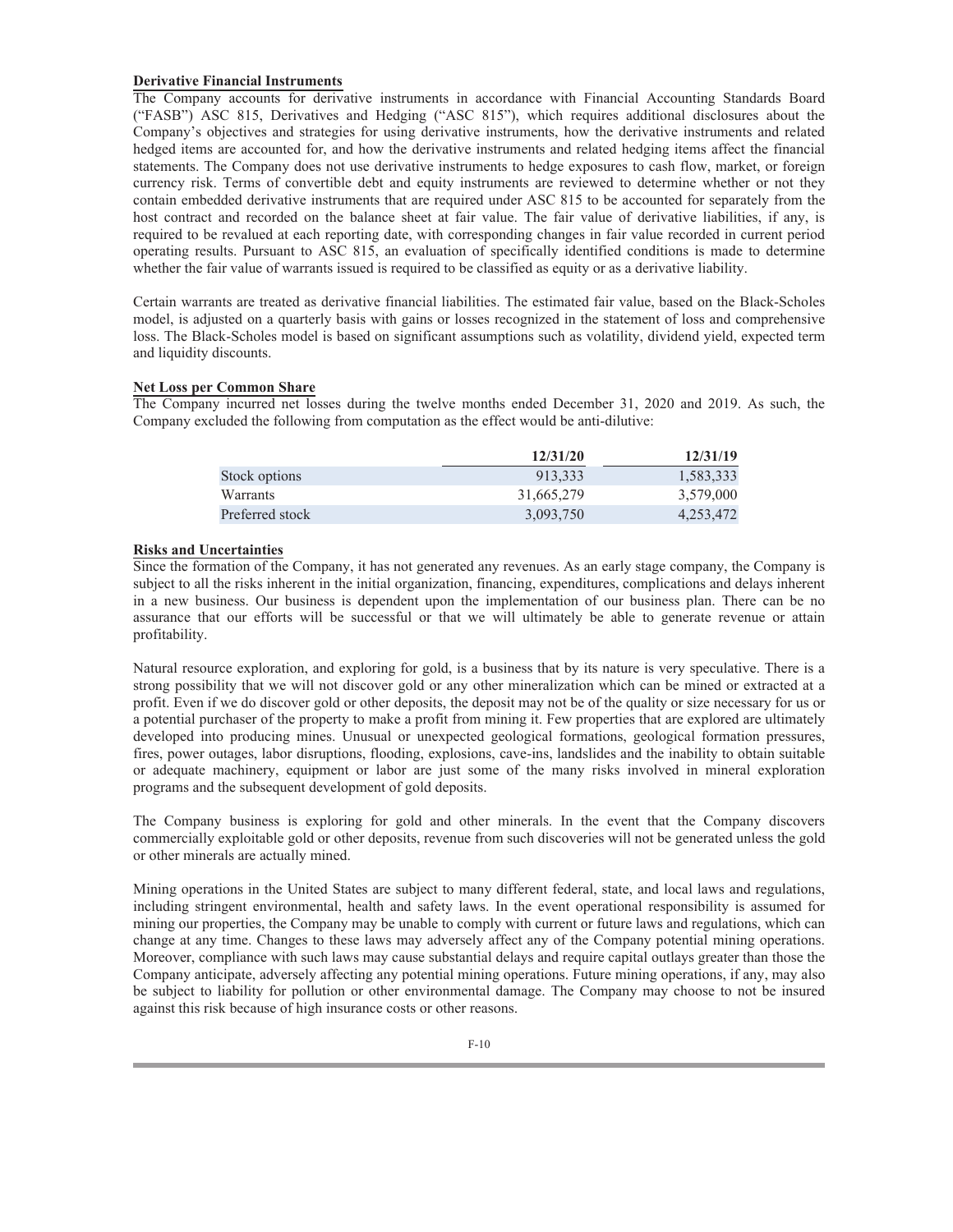#### **Recent Accounting Pronouncements**

ASU 2018-13 - Fair Value Measurement (Topic 820-10)

In August 2018, the FASB issued ASU 2018-13, Fair Value Measurement (Topic 820-10): Disclosure Framework Changes to the Disclosure Requirements for Fair Value Measurement ("ASU 2018-13"), which changes the fair value measurement disclosure requirements of ASC Topic 820, Fair Value Measurements and Disclosures. Under this ASU, certain disclosure requirements for fair value measurements are eliminated, amended or added. These changes aim to improve the overall usefulness of disclosures to financial statement users and reduce unnecessary costs to companies when preparing the disclosures. The guidance is effective for the Company beginning on October 1, 2020 and prescribes different transition methods for the various provisions. The Company does not expect the adoption of ASU 2018-13 to have a material impact on its financial statements and disclosures.

#### ASU 2019-12 - Income Taxes (Topic 740)

In December 2019, the FASB issued ASU 2019-12, Income Taxes (Topic 740): Simplifying the Accounting for Income Taxes ("ASU 2019-12"), which simplifies the accounting for income taxes by removing certain exceptions related to the approach for intraperiod tax allocation, the methodology for calculating income taxes in an interim period and the recognition of deferred tax liabilities for outside basis differences. The new ASU also simplifies aspects of the accounting for franchise taxes and enacted changes in tax laws or rates. These changes aim to improve the overall usefulness of disclosures to financial statement users and reduce unnecessary costs to companies when preparing the disclosures. The guidance is effective for the Company beginning on October 1, 2021 and prescribes different transition methods for the various provisions. The Company does not expect the adoption of ASU 2019-12 to have a material impact on its financial statements and related disclosures.

### ASU 2016-13 - Financial Instruments-Credit Losses (Topic 326)

In June 2016, the FASB issued ASU 2016-13, Financial Instruments-Credit Losses (Topic 326): Measurement of Credit Losses on Financial Instruments, which requires the measurement and recognition of expected credit losses for financial assets held at amortized cost, including trade receivables. ASU 2016-13 replaces the existing incurred loss impairment model with an expected loss model that requires the use of forward-looking information to calculate credit loss estimates. This guidance is effective for annual reporting periods beginning after December 15, 2019, with early adoption permitted. Entities will apply the amendments using a modified retrospective approach. The Company does not expect the adoption of ASU 2016-13 to have a material impact on its financial statements and related disclosures.

ASU 2020-06 - Debt with Conversion and Other Options (Subtopic 470-20) and Derivatives and Hedging- Contracts in Entity's Own Equity (Subtopic 815-40)

In August 2020, the FASB issued ASU No. 2020-06 ("ASU 2020-06") "Debt-Debt with Conversion and Other Options (Subtopic 470-20) and Derivatives and Hedging-Contracts in Entity's Own Equity (Subtopic 815- 40): Accounting for Convertible Instruments and Contracts in an Entity's Own Equity." ASU 2020-06 will simplify the accounting for convertible instruments by reducing the number of accounting models for convertible debt instruments and convertible preferred stock. Limiting the accounting models will result in fewer embedded conversion features being separately recognized from the host contract as compared with current GAAP. Convertible instruments that continue to be subject to separation models are (1) those with embedded conversion features that are not clearly and closely related to the host contract, that meet the definition of a derivative, and that do not qualify for a scope exception from derivative accounting and (2) convertible debt instruments issued with substantial premiums for which the premiums are recorded as paid-in capital. ASU 2020-06 also amends the guidance for the derivatives scope exception for contracts in an entity's own equity to reduce form-over-substancebased accounting conclusions. ASU 2020-06 will be effective January 1, 2024, for the Company. Early adoption is permitted, but no earlier than January 1, 2021, including interim periods within that year. Management is currently evaluating the effect of the adoption of ASU 2020-06 on the consolidated financial statements, but currently does not believe ASU 2020-06 will have a significant impact on the Company's accounting.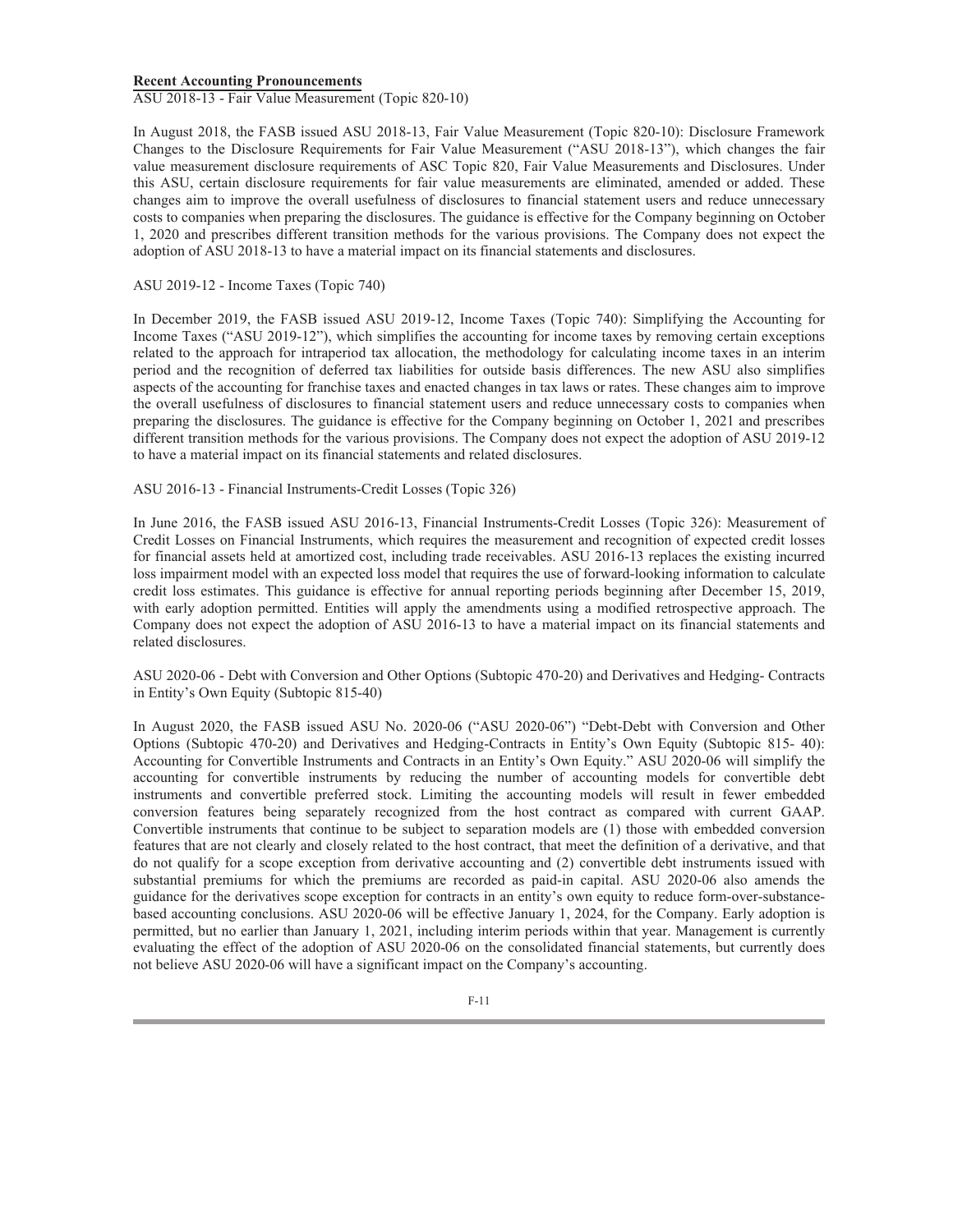## **NOTE 2 - MINERAL PROPERTIES**

|                                     | <b>Mineral properties</b> |               | <b>Plant and equipment</b> |        | <b>Total</b> |
|-------------------------------------|---------------------------|---------------|----------------------------|--------|--------------|
| Cost                                |                           |               |                            |        |              |
| As at December 31, 2019             | \$<br>210,425             | S             |                            | - \$   | 210,425      |
| <b>Additions</b>                    | 10,920,551                |               | 25,625                     |        | 10,946,176   |
| As at December 31, 2020             | 11,130,976                | <sup>\$</sup> | 25,625                     |        | 11,156,601   |
|                                     |                           |               |                            |        |              |
| <b>Accumulated depreciation</b>     |                           |               |                            |        |              |
| As at December 31, 2019             | \$                        | S.            |                            | $-$ \$ |              |
| Depreciation expense                |                           |               | 632                        |        | 632          |
| As at December 31, 2020             |                           |               | 632                        |        | 632          |
|                                     |                           |               |                            |        |              |
| Net book value at December 31, 2020 | 11,130,976                | <sup>\$</sup> | 24.993                     |        | 11.155.969   |

On October 26, 2020, the Company completed its acquisition of Bullfrog Mines pursuant to the MIPA with the Barrick Parties.

Pursuant to the MIPA, the Company purchased from the Barrick Parties all of the Equity Interests in Bullfrog Mines for aggregate consideration of (i) 9,100,000 units of the Company, each unit consisting of one share of common stock of the Company and one four-year warrant purchase one share of common stock of the Company at an exercise price of C\$1.80 (such number of units and exercise price are set out on a pre-Consolidation basis), (ii) a 2% net smelter returns royalty (the "Barrick Royalty") granted on all minerals produced from all of the patented and unpatented claims (subject to the adjustments set out below), pursuant to a royalty deed, dated October 26, 2020 by and among Bullfrog Mines and the Barrick Parties (the "Royalty Deed"), (iii) the Company granting indemnification to the Barrick Parties pursuant to an indemnity deed, dated October 26, 2020 by and among the Company, the Barrick Parties and Bullfrog Mines, and (iv) certain investor rights, including anti-dilution rights, pursuant to the investor rights agreement dated October 26, 2020, among the Company, Augusta Investments Inc., and Barrick.

Pursuant to the Royalty Deed, the Barrick Royalty is reduced to the extent necessary so that royalties burdening any individual parcel or claim included in the Barrick Properties on October 26, 2020, inclusive of the Barrick Royalty, would not exceed 5.5% in the aggregate, provided that the Barrick Royalty in respect of any parcel or claim would not be less than 0.5%, even if the royalties burdening a parcel or claim included in the Barrick Properties would exceed 5.5%.

The following is the consideration paid in the acquisition, which was allocated entirely to mineral properties:

| <b>Consideration:</b>                           |           |
|-------------------------------------------------|-----------|
| Grant date fair value of 9,100,000 units issued | 8,342,880 |
| Transaction fees                                | 97.571    |
| Asset retirement obligation                     | 1,130,632 |
| Total                                           | 9,571,082 |

## **NOTE 3 - STOCKHOLDER'S EQUITY**

### **Recent Sales of Unregistered Securities**

On February 12, 2019 and March 27, 2019, the Company sold an aggregate of 2,783,333 Units and 974,667 Units, respectively, for gross proceeds to the Company of \$835,000 (\$695,000 of which was received in 2018 and included in liabilities on the consolidated balance sheet) and \$292,400, respectively to accredited investors pursuant to a subscription agreement. Each Unit was sold for a purchase price of \$0.30 per Unit and consisted of: (i) one share of the Company's common stock and (ii) a two-year warrant to purchase 50% of the number of shares of common stock purchased at an exercise price of \$0.60 per share. The warrants were evaluated for purposes of classification between liability and equity. The warrants do not contain features that would require a liability classification and are therefore considered equity.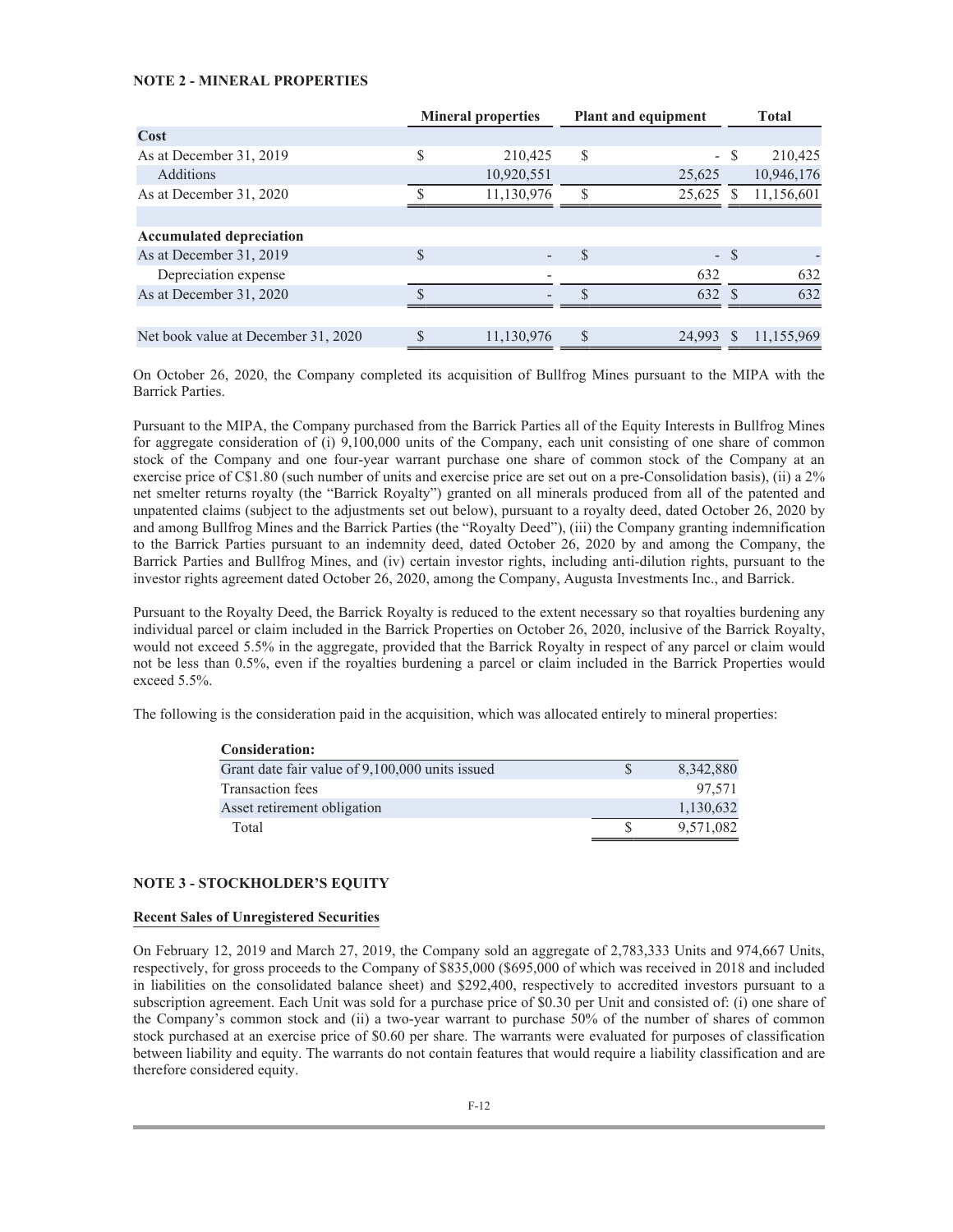The Black Scholes pricing model was used to estimate the fair value of \$415,019 of the warrants with the following inputs:

|                 |                       |         | <b>Risk Free</b> |                      |                   |
|-----------------|-----------------------|---------|------------------|----------------------|-------------------|
| <b>Warrants</b> | <b>Exercise Price</b> | Term    | Volatilitv       | <b>Interest Rate</b> | <b>Fair Value</b> |
| .879.000        | \$0.60                | 2 years | 109.0%           | $2.5\%$              | \$415,019         |

Using the fair value calculation, the relative fair value between the common stock and the warrants was calculated to determine the warrants' recorded equity amount of \$232,287 accounted for in additional paid in capital.

In March 2019, the Company issued 150,000 shares of common stock for consulting services performed valued at \$0.54 per share and an aggregate of \$81,000.

In April 2019, the Company issued 150,000 shares of common stock for consulting services performed valued at \$0.84 per share and an aggregate of \$126,000.

In August 2019, the Company issued 150,000 shares of common stock for consulting services performed valued at \$0.66 per share and an aggregate of \$99,000.

In October 2019, the Company issued 250,000 shares of common stock for executive and director services valued at \$1.02 per share, for an aggregate of \$255,000.

In October 2019, the Company issued 22,032 shares of common stock for consulting services performed valued at \$0.78 per share and an aggregate of \$17,185.

In November 2019, the Company issued 150,000 shares of common stock for consulting services performed valued at \$0.66 per share and an aggregate of \$99,000.

On January 16, 2020, the Company sold an aggregate of 2,564,103 Units for gross proceeds of CAD\$2,000,000 to accredited investors pursuant to a subscription agreement. Each Unit was sold for a purchase price of C\$0.78 per Unit and consisted of: (i) one share of the Company's common stock and (ii) a two-year warrant (the "January 2020 Warrants") to purchase 50% of the number of shares of common stock purchased at an exercise price of C\$1.20 per share. In addition, the Company paid a total of \$118,918 for finder's fees on subscriptions under the Offering and issued to the finder 152,458 share purchase warrants (the "Finder Warrants"). Each Finder Warrant entitles the holder to acquire one share of common stock at an exercise price of C\$1.20 per share for a period of 24 months from the date of issuance.

The Finder Warrants were evaluated for purposes of classification between liability and equity. The warrants do not contain features that would require a liability classification and are therefore considered equity. The Black Scholes pricing model was calculated in US dollars to estimate the fair value of \$44,858 of the warrants with the following inputs:

|          |                       |         | <b>Risk Free</b>  |                      |                   |
|----------|-----------------------|---------|-------------------|----------------------|-------------------|
| Warrants | <b>Exercise Price</b> | Term    | <b>Volatility</b> | <b>Interest Rate</b> | <b>Fair Value</b> |
| 152.458  | \$1.20                | 2 years | $113.5\%$         | $1.6\%$              | \$44,858          |

In July 2020, the Company issued 25,000 and 16,667 shares of common stock for conversion of warrant shares with an exercise price of \$0.60 and C\$1.20, respectively.

In August 2020, the Company issued 250,000 shares of common stock for executive and director services valued at \$1.08 per share, for an aggregate of \$270,000.

In August 2020, the Company issued 83,333 shares of common stock for consulting services performed valued at \$1.14 per share and an aggregate of \$95,000.

In September 2020, the Company issued 75,000 and 50,000 shares of common stock for conversion of warrant shares with an exercise price of \$0.90 and CAD\$1.20, respectively.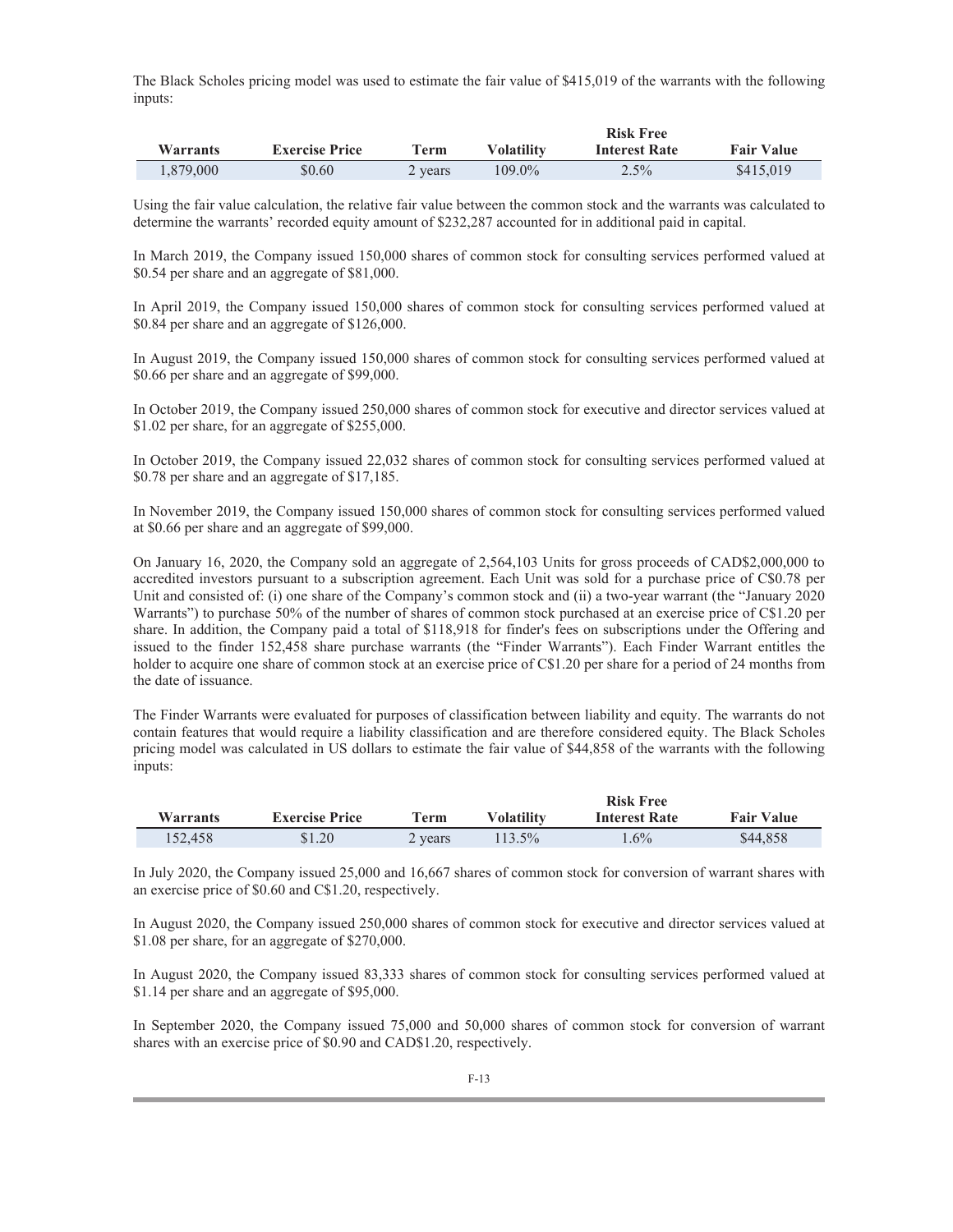On October 26, 2020, the Company sold an aggregate of 18,333,333 Units for gross proceeds to the Company of CAD\$22,000,000 to accredited investors pursuant to a subscription agreement. Each Unit was sold for a purchase price of CAD\$1.20 per Unit and consisted of: (i) one share of the Company's common stock and (ii) a four-year warrant (the "October 2020 Warrants") to purchase one share of common stock purchased at an exercise price of CAD\$1.80 per share. Also, on the same date, the Company completed a land acquisition transaction for an aggregate consideration of 9,100,000 units of the Company, each unit consisting of one share of common stock and one four year warrant to purchase one share of common stock at an exercise price of CAD\$1.80 per share.

In addition to the October 26, 2020 shares, the Company issued the following common shares in October:

- 41,667 shares due to exercising of options with an exercise price of \$0.15  $\bullet$
- 83,333 shares due to exercising of warrants with an exercise price of \$0.60  $\bullet$

In December 2020, the Company issued the following common shares:

- 353,333 shares due to exercising of options with an exercise price of \$0.15  $\bullet$
- 416,667 shares due to exercising of options with an exercise price of \$0.816  $\bullet$
- 19,231 shares due to exercising of warrants with an exercise price of CAD\$1.20  $\bullet$
- 512,333 shares due to exercising of warrants with an exercise price of \$0.60  $\bullet$

The following preferred shares were converted to common shares

- October 2019, 666,667 shares  $\bullet$
- November 2019, 111,111 shares  $\bullet$
- January 2020, 166,667 shares  $\bullet$
- February 2020, 715,278 shares  $\bullet$
- July 2020, 166,667 shares  $\bullet$
- December 2020, 111,111 shares  $\bullet$

# **Convertible Preferred Stock**

In August 2011, the Board of Directors designated 833,333 shares of Preferred Stock as Series A Preferred Stock. Each share of Series A Preferred Stock is convertible into one share of common stock at the option of the preferred holder. The Series A Preferred Stock is not entitled to receive dividends and does not possess redemption rights. The Company is prohibited from effecting the conversion of the Series A Preferred Stock to the extent that, as a result of the conversion, the holder of such shares would beneficially own more than 4.99% (or, if this limitation is waived by the holder upon no less than 61 days prior notice to us, 9.99%) in the aggregate of the issued and outstanding shares of our common stock. The holders of the Company's Series A Preferred Stock are also entitled to certain liquidation preferences upon the liquidation, dissolution or winding up of the business of the Company.

In October 2012, the Board of Directors designated 833,333 shares of Preferred Stock as Series B Preferred Stock. In July 2016, the Board of Directors increased the total Series B Preferred Stock designated to 7,500,000. Each share of Series B Preferred Stock is convertible into one share of common stock at the option of the preferred holder. The Series B Preferred Stock is not entitled to receive dividends and does not possess redemption rights. The Company is prohibited from effecting the conversion of the Series B Preferred Stock to the extent that, as a result of the conversion, the holder of such shares would beneficially own more than 4.99% (which may be increased or waived upon no less than 61 days prior notice) in the aggregate of the issued and outstanding shares of our common stock. For a period of 24 months from the issue date, the holder of Series B Preferred Stock were entitled to price protection as determined in the subscription agreement. The Company has evaluated this embedded lower price issuance feature in accordance with ASC 815 and determined that it is clearly and closely related to the host contract and is therefore accounted for as an equity instrument.

As of December 31, 2020, the Company had outstanding 3,093,750 shares of Series B Preferred Stock.

### **Common Stock Options**

The Company granted 58,334 and 83,334 options to purchase common stock in January and August 2020, respectively, the former CFO. These options are nonqualified stock options and were 100% vested on grant date. All expense related to these stock options has been recognized in 2020.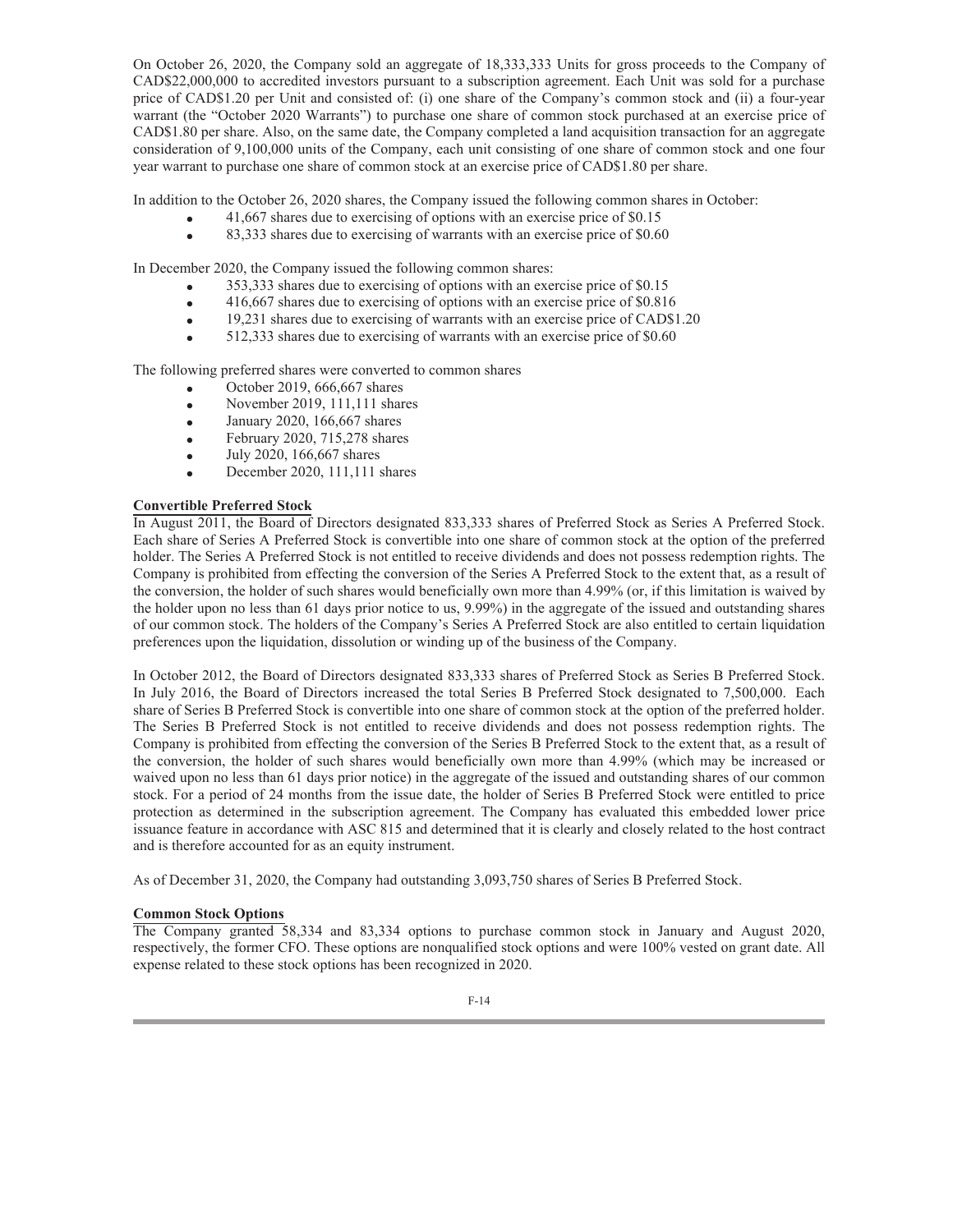The Black Scholes option pricing model was used to estimate the aggregate fair value of the January 2020 options of \$36,699 with the following inputs:

|                |                       |         |                   | <b>Risk Free</b>     |                   |
|----------------|-----------------------|---------|-------------------|----------------------|-------------------|
| <b>Options</b> | <b>Exercise Price</b> | Term    | <b>Volatility</b> | <b>Interest Rate</b> | <b>Fair Value</b> |
| 58.334         | \$0.66                | 6 vears | 160.4%            | 1.83%                | \$36,699          |

The Black Scholes option pricing model was used to estimate the aggregate fair value of the August 2020 options of \$85,197 with the following inputs:

|         |                       |              |                   | <b>Risk Free</b>     |                   |
|---------|-----------------------|--------------|-------------------|----------------------|-------------------|
| Options | <b>Exercise Price</b> | ${\bf Term}$ | <b>Volatility</b> | <b>Interest Rate</b> | <b>Fair Value</b> |
| 83.334  | \$1.08                | 6 years      | 158.8%            | $(1.02)\%$           | \$85,197          |

A summary of the stock options as of December 31, 2020 and changes during the periods are presented below:

|                                          | Number of<br><b>Options</b> | Weighted<br>Average<br><b>Exercise Price</b> | Weighted<br>Average<br>Remaining<br><b>Contractual Life</b><br>(Years) | <b>Aggregate</b><br><b>Intrinsic</b><br>Value |
|------------------------------------------|-----------------------------|----------------------------------------------|------------------------------------------------------------------------|-----------------------------------------------|
| Balance at December 31, 2018             | 1,583,333                   | \$0.50                                       | 7.70                                                                   |                                               |
| Balance at December 31, 2019             | 1,583,333                   | \$0.50                                       | 6.70                                                                   | \$382,500                                     |
| Exercised                                | 811,667                     | 0.49                                         |                                                                        |                                               |
| Issued                                   | 141,667                     | 0.91                                         |                                                                        |                                               |
| Balance at December 31, 2020             | 913,333                     | \$0.57                                       | 6.26                                                                   | \$1,286,650                                   |
| Options exercisable at December 31, 2020 | 913,333                     | \$0.57                                       | 6.26                                                                   | \$1,286,650                                   |

Total outstanding warrants of 31,665,278 as of December 31, 2020 were as follows:

| <b>Warrants Issued</b> | <b>Exercise Price</b> | <b>Expiration Date</b> |
|------------------------|-----------------------|------------------------|
| 1,625,000              | \$0.90                | May 2021               |
| 908,333                | \$0.60                | February 2021          |
| 350,000                | \$0.60                | March 2021             |
| 1,348,612              | CAD\$1.20             | January 2022           |
| 27,433,333             | CAD\$1.80             | October 2024           |

# **NOTE 4 - DERIVATIVE FINANCIAL INSTRUMENTS**

The January 2020 Warrants and October 2020 Warrants have an exercise price in Canadian dollars while the Company's functional currency is US dollars. Therefore, in accordance with ASU 815 - Derivatives and Hedging, the January 2020 Warrants and October 2020 Warrants have a derivative liability value.

The value of the January 2020 Warrants of \$441,010 has been calculated on the date of issuance of January 16, 2020 using Black-Scholes valuation technique. For the year ending December 31, 2020, there was a change in the warrant liability of \$895,353, and the warrant liability was increased to \$1,336,363 with the following assumptions:

|                                   | 1/16/20 | 12/31/20  |
|-----------------------------------|---------|-----------|
| Fair market value of common stock | \$0.66  | \$1.92    |
| Exercise price                    | \$0.90  | \$0.90    |
| Term                              | 2 Years | 1.04Years |
| Volatility range                  | 113.5%  | 90.8%     |
| Risk-free rate                    | 1.58%   | $0.13\%$  |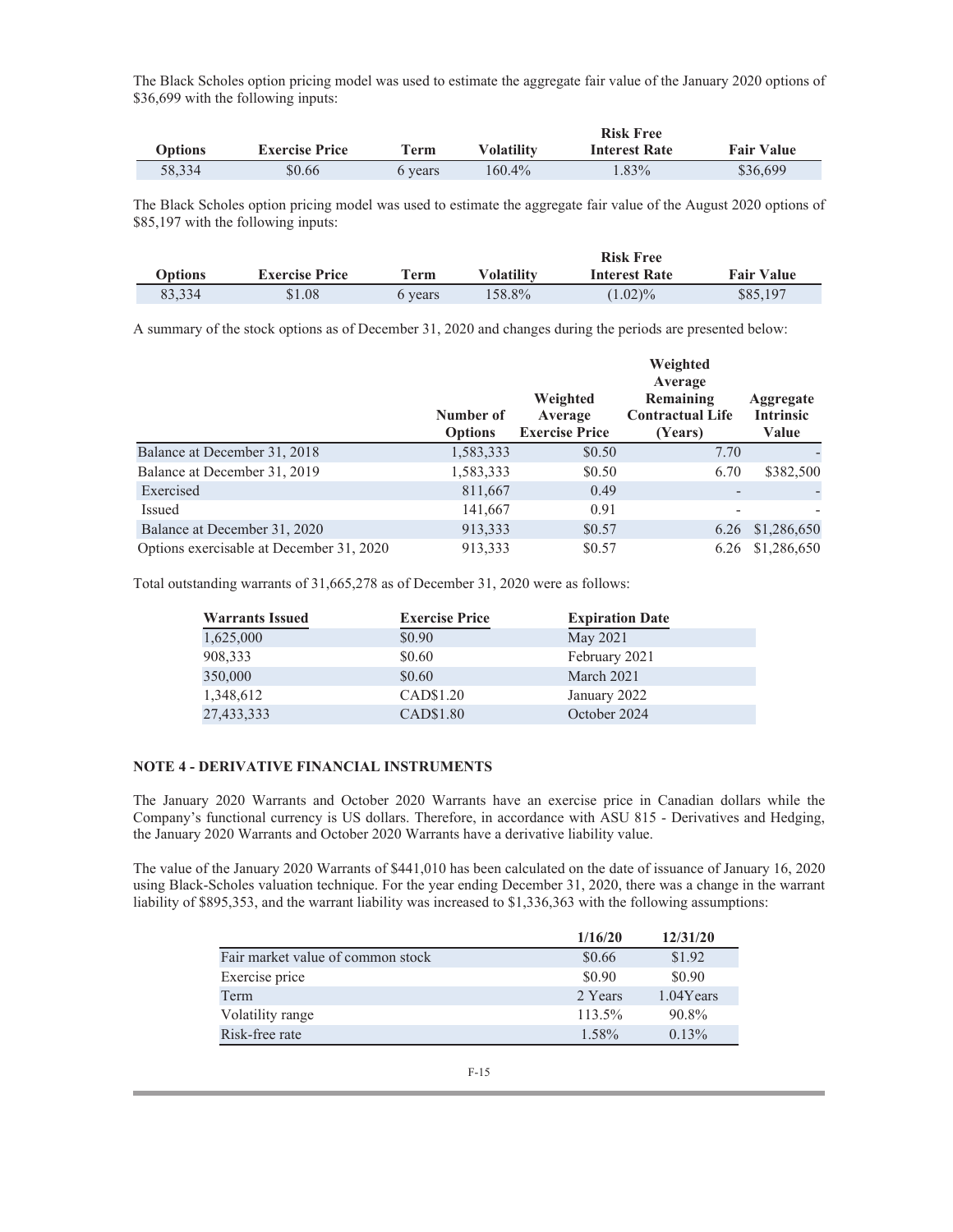The value of the October 2020 Warrants of \$11,439,156 has been calculated on the date of issuance of October 26, 2020 using Black-Scholes valuation technique. For the year ending December 31, 2020, there was a change in the warrant liability of \$8,741,481, and the warrant liability was increased to \$20,180,637 with the following assumptions:

|                                   | 10/26/20 | 12/31/20  |
|-----------------------------------|----------|-----------|
| Fair market value of common stock | \$1.26   | \$1.92    |
| Exercise price                    | \$1.38   | \$1.41    |
| Term                              | 4 Years  | 3.8 Years |
| Volatility range                  | 68.4%    | 69.3%     |
| Risk-free rate                    | 0.18%    | $0.13\%$  |

## **NOTE 5 - RELATED PARTY**

As of December 31, 2020, and December 31, 2019, the Company had a related party payable with the former CEO and President, of \$0 and \$635,775, respectively. The total related party payable was paid on October 26, 2020.

On January 7, 2020, the Board of Directors approved issuance of 58,334 stock options to the former CFO, with an exercise price of \$0.66 per share determined by the closing price of the Company's common stock as of January 7, 2020. The options are 100% percent vested as of the grant date.

On August 4, 2020, the Board of Directors approved issuance of 83,334 stock options to the former CFO with an exercise price of \$1.08 per share determined by the closing price of the Company's common stock as of August 4, 2020. The options are 100% percent vested as of the grant date.

In August 2020, the Company issued 83,333 shares each of common stock to the former CEO and President and two directors for services valued at \$1.18 per share, for an aggregate of \$270,000.

The following payments were made to the former CEO and President during 2020:

|                          | 2020    |
|--------------------------|---------|
| Salaries                 | 273,655 |
| Severance                | 200,000 |
| Share based compensation | 90,000  |
| Interest                 | 293,139 |
| Total                    | 856,794 |

On October 26, 2020, the Company entered an arrangement to share office space, equipment, personnel, consultants and various administrative services with other companies related by virtue of certain directors and management in common. These services have been provided through a management company equally owned by each company party to the arrangement. Costs incurred by the management company are allocated and funded by the shareholders of the management company based on time incurred and use of services. If the Company's participation in the arrangement is terminated, the Company will be obligated to pay its share of the rent payments for the remaining term of the office space rental agreement.

The Company was charged for the following with respect to this arrangement from inception, October 26, 2020 through December 31, 2020:

|                       |   | 2020    |
|-----------------------|---|---------|
| Salaries and benefits | S | 122,031 |
| Office                |   | 12,948  |
| Operating expenses    |   | 17,875  |
| Total                 |   | 152,854 |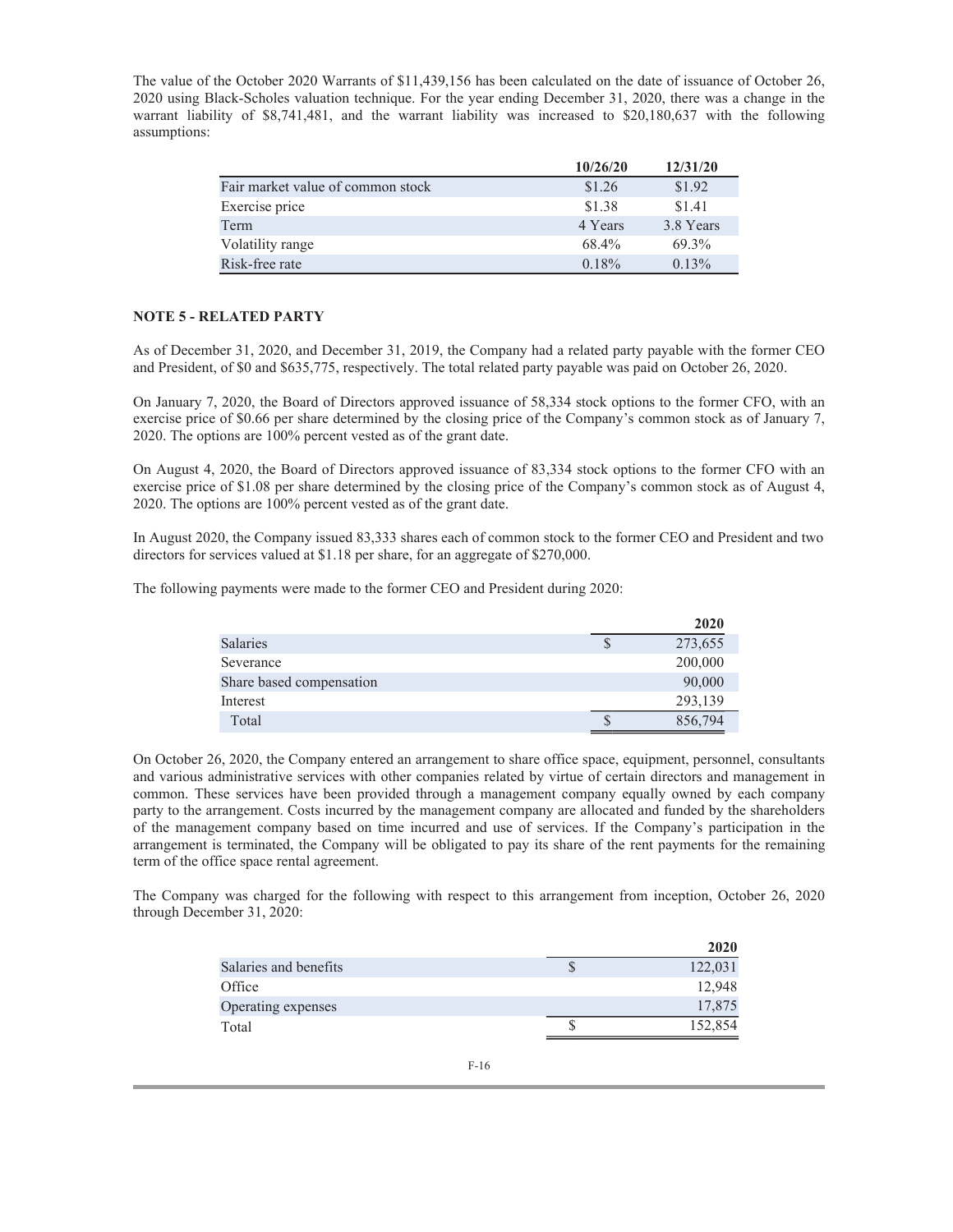The Company is committed to payments for office leases premises through 2022 in the total amount of approximately \$261,000 based on the Company's current share of rent paid. The Company is jointly liable for rent payments and uses the assets jointly. Payments by fiscal year are:

| 2021  | 192,513 |
|-------|---------|
| 2022  | 68,786  |
| Total | 261,299 |

## **NOTE 6 - COMMITMENTS**

On July 1, 2017, RMM entered a 30-year Mineral Lease (the "Lunar Lease") with Lunar Landing, LLC ("Lunar") involving 24 patented mining claims situated in the Bullfrog Mining District, Nye County, Nevada. Lunar owns a 100% undivided interest in the mining claims.

Under the Lunar Lease, RMM shall expend as minimum work commitments of \$50,000 per year starting in 2017 until a cumulative of \$500,000 of expense has been incurred. If RMM fails to perform its obligations under the Lunar Lease, and in particular fails to make any payment due to Lunar thereunder, Lunar may declare RMM in default by giving RMM written notice of default which specifies the obligation(s) which RMM has failed to perform. If RMM fails to remedy a default in payment within fifteen (15) days of receiving the notice of default or fails to remedy or commence to remedy any other default within thirty (30) days of receiving notice, Lunar may terminate the Lunar Lease and RMM shall peaceably surrender possession of the properties to Lunar. Notice of default or of termination shall be in writing and served in accordance with the Lunar Lease. RMM has made all required payments and has paid Lunar \$74,000 as of December 31, 2020 and makes lease payments on the following schedule:

| <b>Years Ending December 31</b> | <b>Annual Lease Payment (\$)</b> |
|---------------------------------|----------------------------------|
| 2019-2022                       | 16,000                           |
| 2023-2027                       | 21,000                           |
| 2028-2032                       | 25,000                           |
| 2033-2037                       | 30,000                           |
| 2038-2042                       | 40,000                           |
| 2043-2047                       | 45,000                           |

On October 29, 2014, RMM entered into an Option Agreement (the "Mojave Option") with Mojave Gold Mining Corporation ("Mojave"). Mojave holds the purchase rights to 100% of 12 patented mining claims located in Nye County, Nevada. This property is contiguous to the Company's Bullfrog Project and covers approximately 156 acres, including the northeast half of the M-S pit mined by Barrick Gold in the 1990s.

Mojave granted to RMM the sole and immediate working right and option with respect to the property until the 10th anniversary of the closing date, to earn a 100% interest in and to the property free and clear of all charges encumbrances and claims, except a sliding scale Net smelter return (or NSR) royalty.

In order to maintain in force, the working right and option granted to RMM, and to exercise the Mojave Option, the Company issued Mojave 750,000 shares of Company common stock and paid \$16,000 in October 2014, and RMM must pay to Mojave a total of \$190,000 over the next 10 years of which the Company has made all required payments and paid \$105,000 as of December 31, 2020. Future payments will be due as follows:

| Due Date     | Amount   |
|--------------|----------|
| October 2021 | \$25,000 |
| October 2022 | \$30,000 |
| October 2023 | \$30,000 |

On March 23, 2015, Rocky Mountain Minerals Corp. a wholly owned subsidiary of the Company, entered into a Mineral Lease and Option to Purchase Agreement with Barrick Bullfrog Inc. involving patented mining claims, unpatented mining claims, and mill site claims located approximately four miles west of Beatty, Nevada. As discussed in note 2, this agreement was terminated and replaced with the aforementioned MIPA.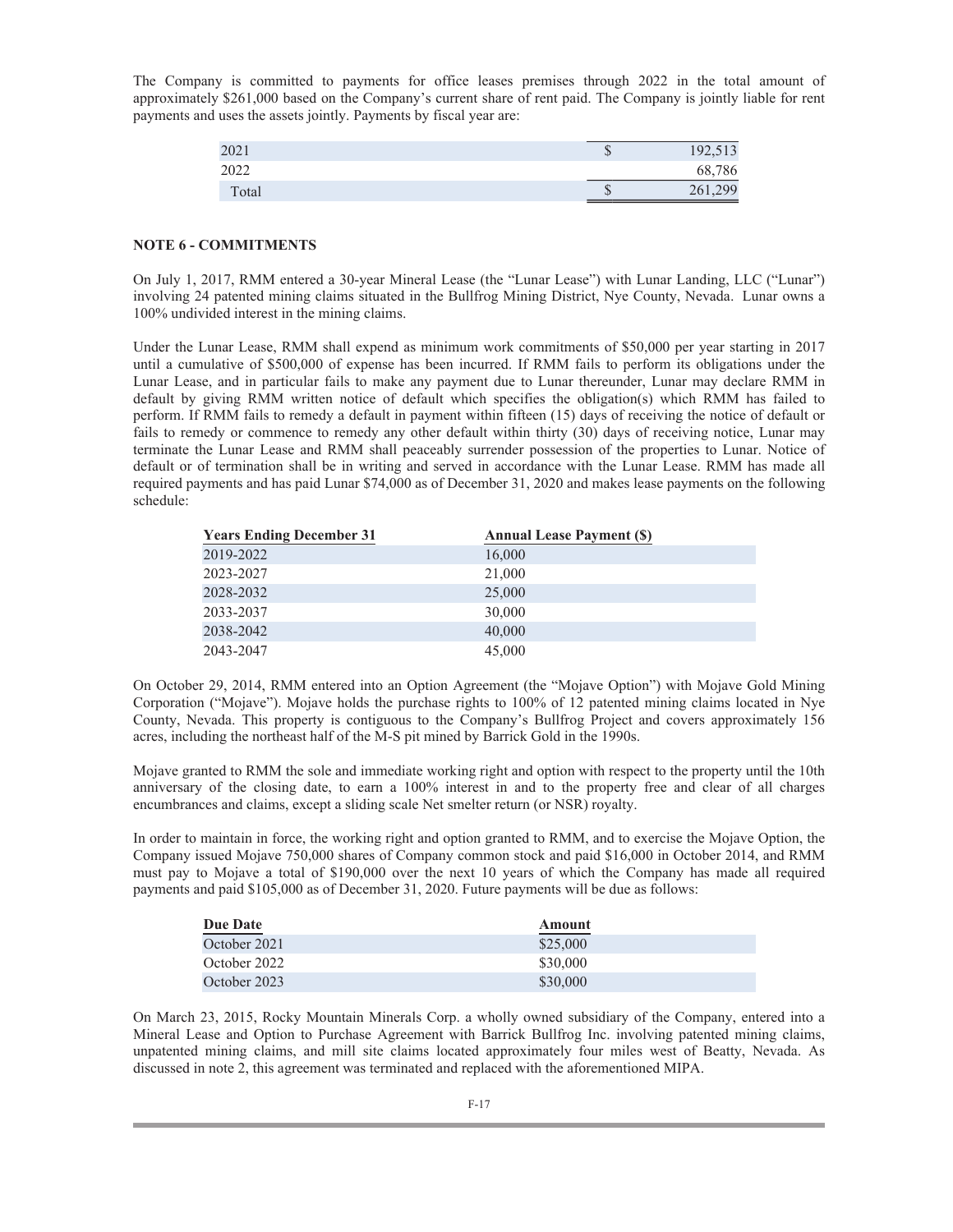On December 9, 2020, Bullfrog Mines entered into an option agreement with Abitibi Royalties (USA) Inc. ("Abitibi") granting Bullfrog Mines the option (the Abitibi Option) to acquire forty-three unpatented lode mining claims to the south of the Bullfrog deposit. Bullfrog Mines made an initial payment to Abitibi of C\$25,000 and can exercise the Abitibi Option by:

- Paying to Abitibi C\$50,000 in cash or shares of Company common stock by December 9, 2021;  $\bullet$
- Paying to Abitibi C\$75,000 in cash or shares of Company common stock by December 9, 2022; and  $\bullet$
- Granting to Abitibi a 2% net smelter royalty on the claims subject to the Abitibi Option by December 9, 2022, of which Bullfrog Mines would have the option to purchase 0.5% for C\$500,000 on or before December 9, 2030.  $\bullet$

In order to exercise the Abitibi Option, Bullfrog Mines is also required to keep the underlying claims in good standing.

# **NOTE 7 - INCOME TAXES**

The effective income tax rate for the years ended December 31, 2020 and 2019 consisted of the following:

|                                               | 2020       | 2019       |
|-----------------------------------------------|------------|------------|
| Federal statutory income tax rate on net loss | $(21.0\%)$ | $(21.0\%)$ |
| Change in valuation allowance                 | $21.0\%$   | 21.0%      |
| Tax rate change                               | $0.0\%$    | $0.0\%$    |
| Effective tax rate                            |            |            |

The components of the deferred tax assets and liabilities as of December 31, 2020 and 2019 are as follows:

|                                                 | 2020        | 2019        |
|-------------------------------------------------|-------------|-------------|
| Deferred tax assets:                            |             |             |
| Federal and state net operating loss carryovers | \$4,272,223 | \$1,837,994 |
| Mineral property                                | 90,575      | 37,109      |
| Stock compensation                              | 177,658     | 152,060     |
| Total deferred tax asset                        | \$4,540,456 | \$2,027,163 |
| Less: valuation allowance                       | (4,540,456) | (2,027,163) |
| Deferred tax asset                              | $S-$        |             |

The Company has approximately a \$20,300,000 and \$8,800,000 net operating loss carryover as of December 31, 2020 and December 31, 2019, respectively. The net operating loss may offset against taxable income with portion of the net operating loss carryover begins expiring in 2030 and may be subject to U.S. Internal Revenue Code Section 382 limitations.

The Company has provided a valuation allowance that eliminates the deferred tax asset as of December 31, 2020 and 2019, as the likelihood of the realization of the tax benefits cannot be determined.

The Company and our subsidiaries file annual US Federal income tax returns and annual income tax returns for the state of and Colorado. Income taxing authorities have conducted no formal examinations of our past Federal or state income tax returns and supporting records.

## **NOTE 8 - SUBSEQUENT EVENTS**

On January 7, 2021, David Beling resigned as a director of the Company. Mr. Beling's resignation was not the result of any disagreement with the Company or its management regarding any matter relating to the Company's operations, policies, or practices.

On January 7, 2021, the Company's board of directors (the "Board") expanded the size of the Board to seven (7) directors and appointed Mr. Richard Warke, Ms. Poonam Puri and Mr. John Boehner as directors of the Company to fill vacancies on the Board.